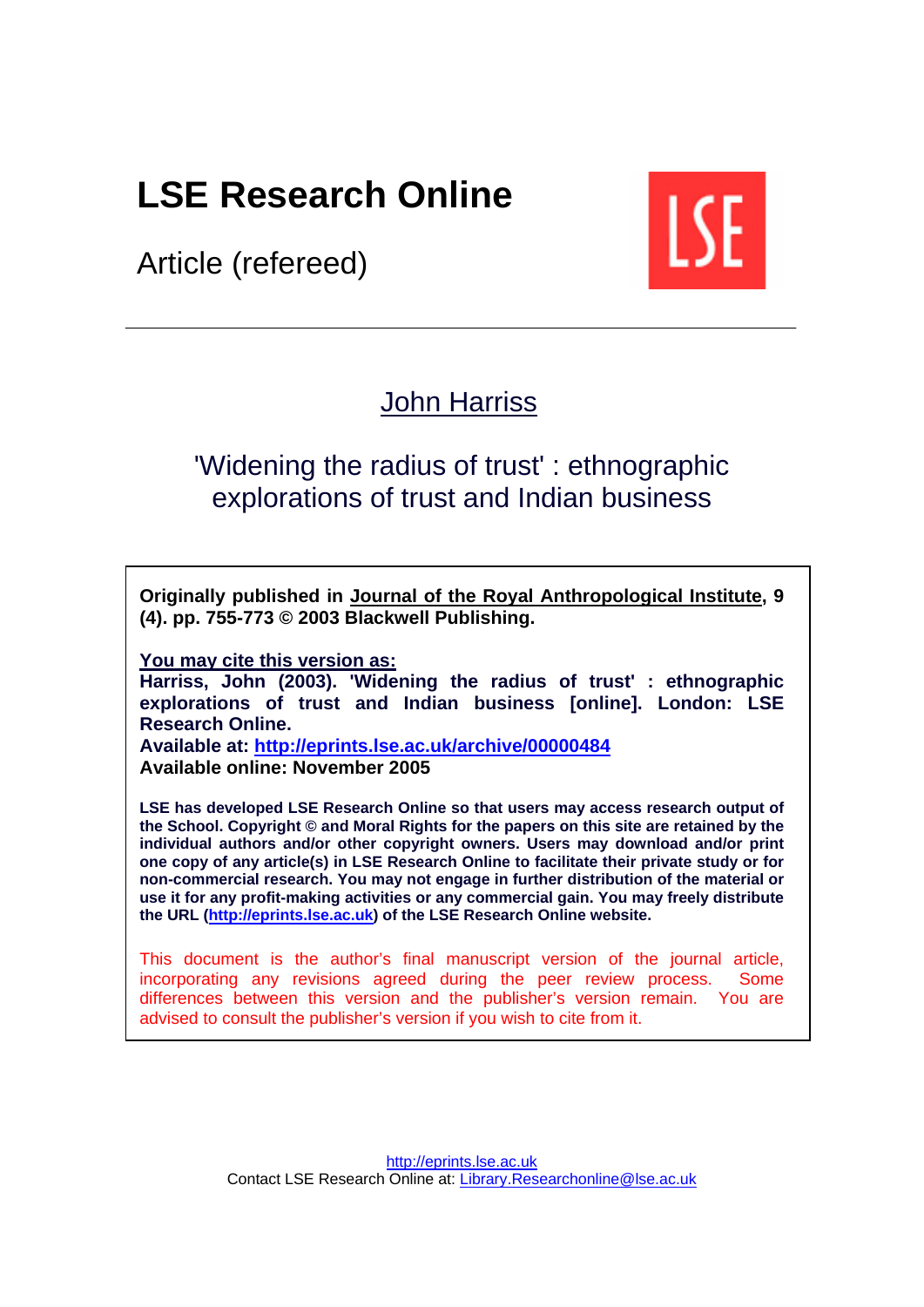## **'WIDENING THE RADIUS OF TRUST': ETHNOGRAPHIC EXPLORATIONS OF TRUST AND INDIAN BUSINESS**

### *By John Harriss London School of Economics*

*Trust has latterly become an important focus of enquiry across the social sciences, and this paper reflects critically upon the current literature on the basis of ethnographic research into the transactions of small companies in several sectors of Indian industry, and the reorganisation that is taking place in Indian family business groups in the context of economic globalisation. It is concluded that much of the argument about the increasing importance of trust in the context of globalisation is misplaced, and that it serves an ideological function. The problem of business management in India is that of bringing about change in the institutional framework and in business behaviour in a context in which these changes confront a culture of 'selective trust' amongst groups of people in specific social networks*.

Trust has become an important focus of enquiry across the social sciences, particularly in the period since the publication of Gambetta's edited book *Trust: the making and breaking of cooperative relations* in 1988. Some of the work that has been done by economists, sociologists and others was drawn upon by the well known American public intellectual Francis Fukuyama in his book *Trust: the social virtues and the creation of prosperity* (1995). This, it is safe to say, has been more influential than any of the more specialist writing upon the subject, and Fukuyama's core argument that 'a nation's wellbeing, as well as its ability to compete, is conditioned by a single, pervasive cultural characteristic: the level of trust inherent in the society' (1995, 7) has commanded widespread popular attention<sup>[1](#page-26-0)</sup>. Trust, he argues '... is the expectation that arises within a community of regular, honest and cooperative behaviour, based on commonly shared norms, on the part of other members of that community' (1995, 26). And he finds evidence from a diverse literature, including that of anthropology, to justify the argument that the industrial economies of the United States, Germany and Japan are more dynamic and successful than those of Chinese societies and of Italy and France because of aspects of their cultures – notably having to do with family and kinship organisation - that influence the spread of such norms across society as a whole. In the first group of countries there is extensive sociability outside the family, giving rise to generalised trust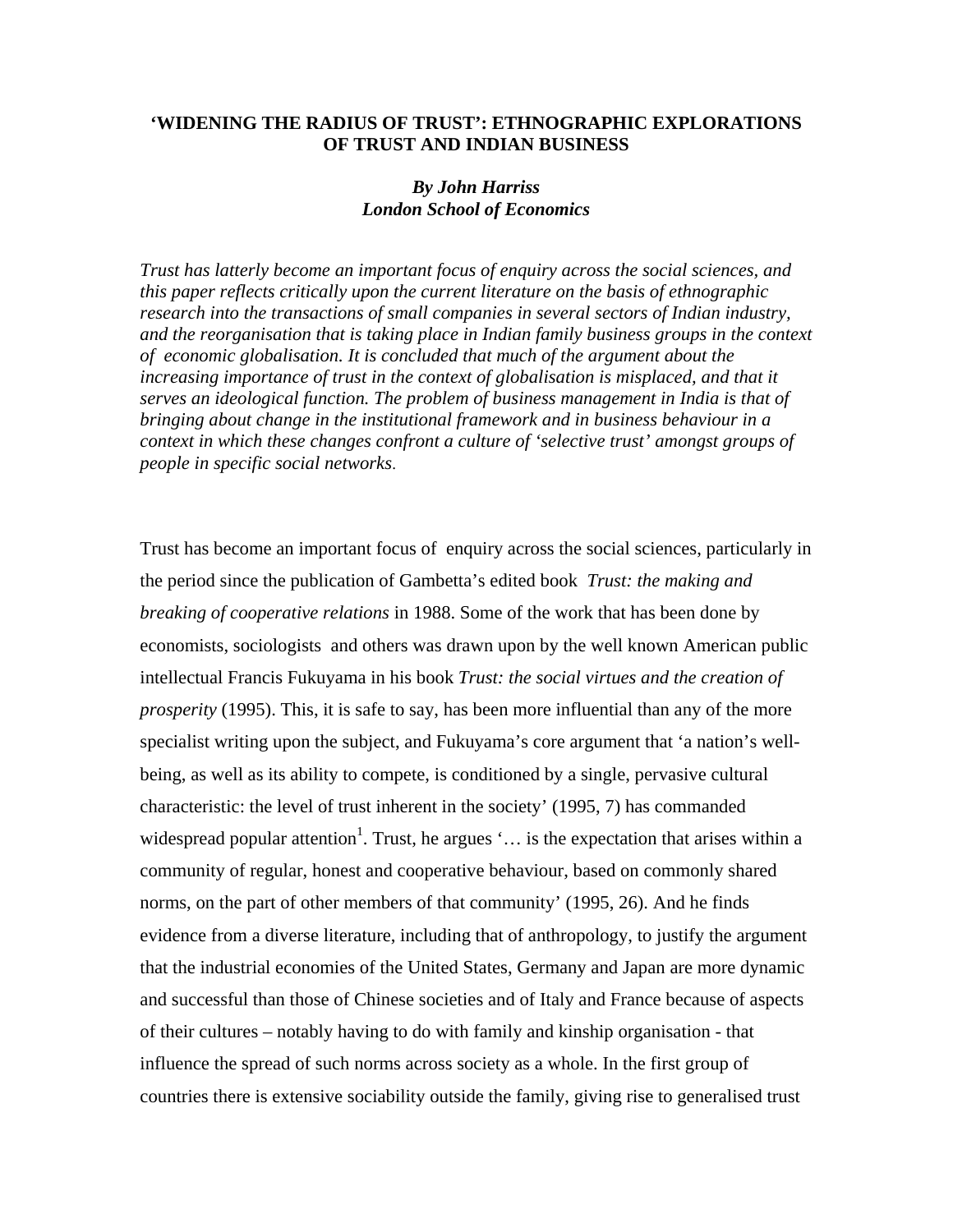across community boundaries and facilitating the coordination of economic activities, whereas the second group is characterised rather by 'familism', and the restriction of trusting behaviour within relatively small groups. Fukuyama argues, for example, that the sense of duty and of obligation to those outside the family was weak in China. His point is not that family based business organisation is always and in all circumstances necessarily inefficient – it clearly is not – but that the development of larger scale enterprises in the 'familistic' societies has involved extensive state intervention. Thus he suggests , for example that 'France shares with the typical Chinese society a weakness in intermediate associations between the family and the state that has constrained the French private sector's ability to produce large, strong and dynamic enterprises', with the result that the larger enterprises are mostly in the state-sector with attendant inefficiencies (1995, 114). The conservative ideological agenda of Fukuyama's work is apparent here.

 The idea of 'widening the radius of trust' is taken from Fukuyama's argument, and the phrase was used in an address given by M V Subbiah, the head of one of India's big family business groups, on the occasion of the second Family Business Conclave of the Confederation of Indian Industry (CII), held in Bangalore in 2000. This was attended by about 200 business people from business families, including some of the most famous of them; and the fact of the holding of these conclaves by the CII is in itself one indication of the sense of 'crisis' that exists in these family businesses in India in the changed circumstances of globalisation. The idea of 'crisis' was a major topic in both the formal and the informal discussions that took place at the Bangalore meeting; it was the subject of a paper presentation given there by Gita Piramal, a well known writer on business in India; and it has featured from time to time in the Indian business press. *The Economic Times*, for example, reported on 21 August 2000 under the headline 'Bourses Signal Gloom For Family Biz' that 'The harsh truth emerging from the floor of the bourses is blowing away the last bit of hope for India's family owned businesses. The New Economy is steadily taking over the mettle (*sic*) from the Old Economy'

 Subbiah, addressing this sense of 'crisis' in his address, used the notion of the need to 'widen the radius of trust' as a kind of a code for arguing that Indian family businesses and business families have to rethink the ways in which they govern themselves (as I explain later in this essay). Subbiah was certainly not the only Indian businessman with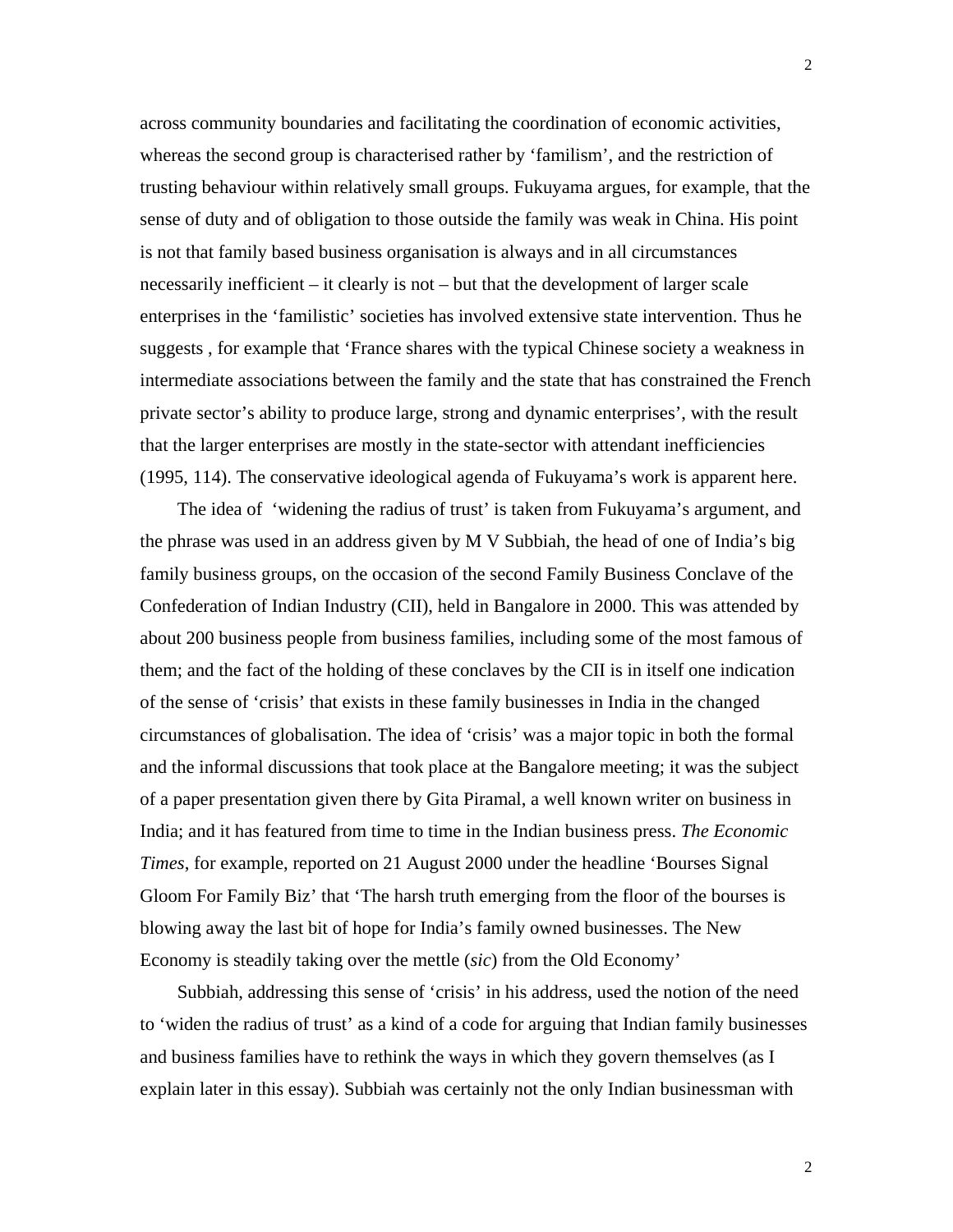whom I talked in 2000 who emphasised the importance of trust. The Chairman of one Chennai-based company that has been globally successful (as a supplier to General Motors) spoke passionately about it: "Trust is the key. You have to get your people behind you". The chief executive of one multinational company explained the restructuring that he was striving to bring about in an old, once British-owned factory, in terms of a shift from 'control-compliance organisation' to 'trust-based organisation', reflecting as he did so the argument, or sometimes the rhetoric that appears in a good deal of the current management literature. The distinction is made, for example between 'competition' (through the market), 'coordination' (through bureaucracy/hierarchy) and 'cooperation' or 'self-organisation' which is based on trust, as the principal modes of economic organisation (see Bradach and Eccles 1989) – and it is claimed that 'there is evidence that (the role of cooperation) will become even more important in future' (Smith, Carroll and Ashford 1995, 9). The implication is that 'collective life whether in the work place or in the wider society is and should be marked by cooperation and trust rather than conflict and struggle' (Chandhoke 2000). Fukuyama says so much when he argues that contract and self-interest are important sources of association but that the most effective organisations are based on communities of shared ethical values (and this is certainly what is sought to be achieved in many corporate cultures).

 My purpose in this essay is to subject these ideas to critical scrutiny in the light of ethnographic studies conducted in 2000 of small and large firms in two cities of India, Ahmedabad in Gujarat, and Chennai (formerly Madras) in the southern state of Tamil Nadu. I explore the different meanings of 'trust' and its ideological uses, showing how it may contribute to a 'soft' view of capitalism<sup>[2](#page-26-1)</sup> and frequently obscures power relationships. I am critical of the conservatism that is an explicit aspect of Fukuyama's analysis and which rests on a static, essentialist view of 'culture', whilst developing an analysis of the role and significance of trust that in some ways follows the distinctions that he makes.

#### *The different meanings of 'trust':*

' Trust', in the English language is polysemic<sup>[3](#page-26-2)</sup>. A basic understanding of the idea is that: to trust is to believe despite uncertainty concerning another's action. It may be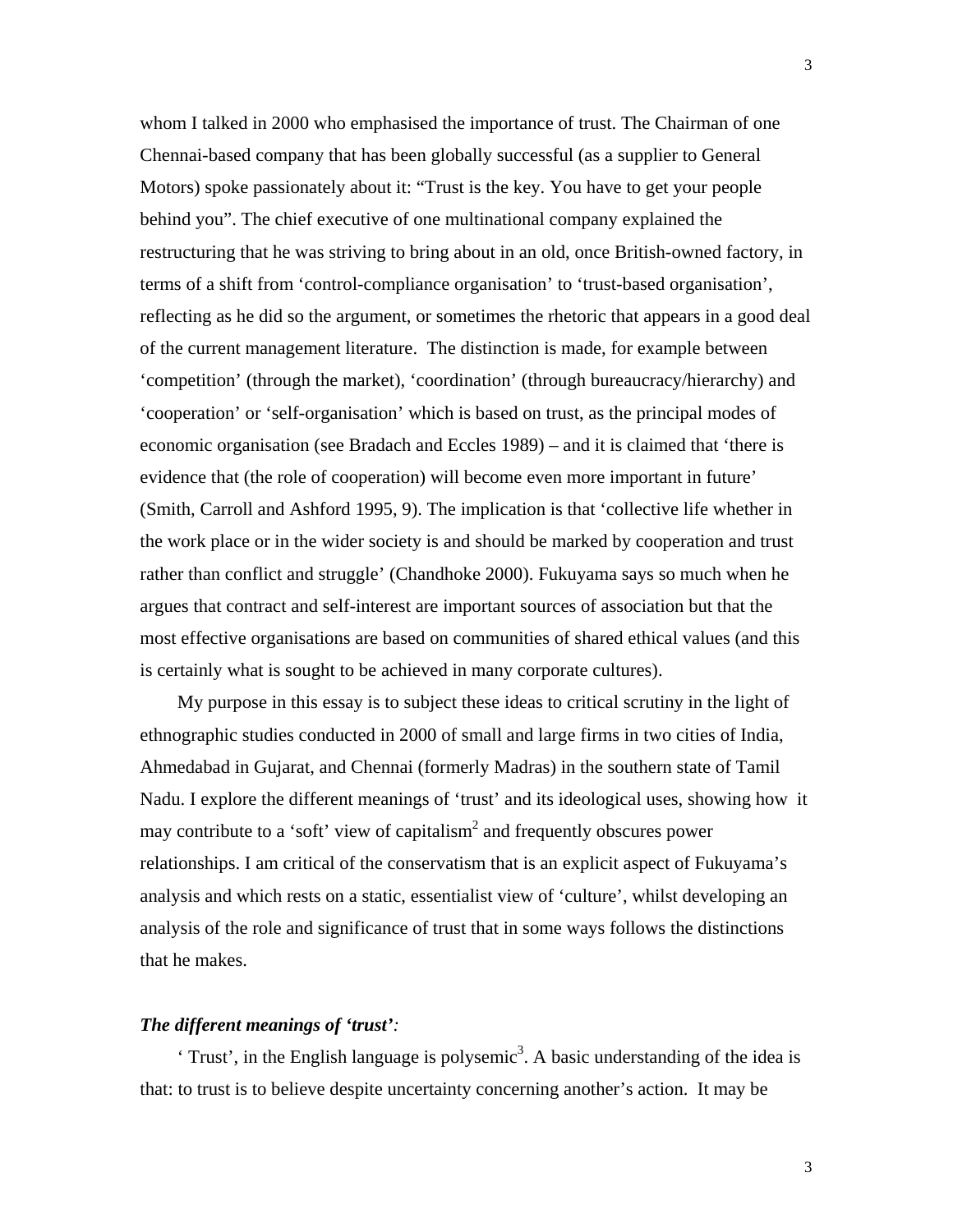distinguished from 'faith' on the one hand, which does not require secure knowledge, and from 'confidence' on the other, referring to circumstances in which the probabilities of another behaving in a particular way are well known. The general understanding of the concept of trust in the contemporary literature is of circumstances in which an actor chooses to believe in the good will of another whilst having no reliable knowledge that s/he will behave in the way that is expected – which means that the actor exposes herself to the risk of opportunistic behaviour on the part of the other. Another way of putting it is in the formulation that trust refers to 'the negotiation of risk occasioned by the freedom of others' (Hart 1988, 191. See also Luhmann 1988). These formal definitional statements do not quite convey the sense of the word that is implied in some other uses of it – like that of the corporate chairman who spoke of 'trust as the key'. His idea of trust is closer, I believe, to Fukuyama's notion of 'the expectation of regular, honest and cooperative behaviour, based on commonly shared norms', and this to an idea of egalitarian mutuality in relationships. I try to take into account these rather different senses in which the word is used.

 Thus far anthropologists have not contributed as much as might perhaps have been expected to the developing academic literature on trust, though Keith Hart contributed effectively from his work on the FraFra in Ghana to the Gambetta volume. Some of the ethnography of Chinese society concerns the relations between structures and cultural referents that sustain and define relationships of trust, as in studies of *guanxi* – meaning, according to Kipnis (1997) 'relationship formation' or to Strong (1993) 'social connections'. Kipnis shows the interplay of common cultural assumptions and practical adaptation to communist social and economic structures in the practices of *guanxi* , and that *guanxi* can be understood as personalised trust that forms the basis for transactions in circumstances where contract law and the courts are unreliable. In regard to India Mattison Mines' historical and ethnographic studies of merchant castes in Chennai (Madras) document an historical shift away from reliance on such personalised trust. He argues that 'The high level of trust that went with a community organised and constrained by personalized face-to-face relationships has disappeared. To a considerable extent the need to establish trust through enduring personal ties has been replaced by impersonal contractual relationships, law and governmental bureaucracy'(Mines 1994, 79). In other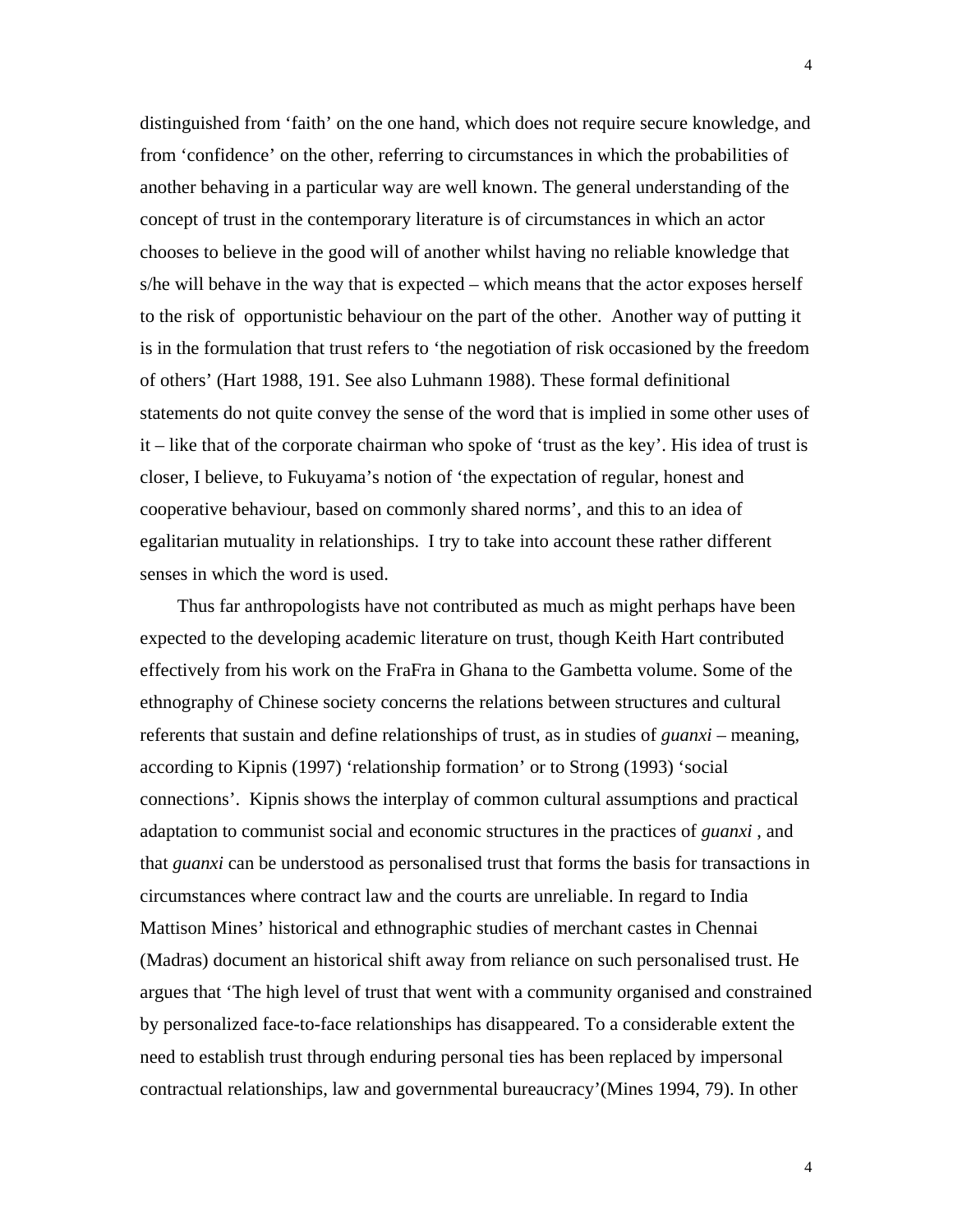words Mines distinguishes between 'personalised trust' and trust (or perhaps more accurately, 'confidence') in institutional sanctions and incentives, and suggests that the former has been increasingly replaced by the latter. Mines' student Garrett Menning, however, has developed rather different views (discussed below) in his work on 'Trust, Entrepreneurship and Development in Surat' (1997).

 Much of the current thinking on trust does suggest an historical movement from circumstances, in pre-modern societies, in which trust is supposed not to be a problem since action is quite predictable - because social roles are closely regulated, for instance by norms of kinship. Seligman, for example, argues that 'The "trust" that is so often seen to bind members of tribal, peasant or other types of pre-modern societies is not trust at all but confidence in a very particular mode of social organisation based on ascriptive categories' (1997, 37) . Those changes associated with modernity at first make trust, depending upon networks of friendship ('selective trust'), extremely important as the norms of 'status' are broken down and the rule of 'contract' is not yet fully established. But modernity is associated, according to the classical sociologists, with the development of a generalised morality, founded upon legal and other institutions (such as codes for professional conduct) that can be relied upon to regulate people's actions. In one sense the need to trust others (to believe in them, in other words, or to rely upon their dispositions) is reduced, because it is possible to be fairly certain about their motivations in view of the incentives and the sanctions to which they are subject. Yet now, it is widely argued, in the circumstances of late modernity and of those complex changes associated with the process of 'globalisation', the production of trust has become much more problematic because of ever increasing levels of risk inherent in the complexity of contemporary social life. Charles Tilly has argued in an essay entitled, ironically, 'Welcome to the Seventeenth Century', that 'The historically exceptional overlap of trust networks with economic organisations and governmental institutions could well be diminishing  $\therefore$  – or, in other words, that personalised trust is becoming more important again (1999, 17. See also Giddens 1991, and Misztal 1996). Latterly the collapse of America's seventh largest corporation, Enron, amidst abundant evidence of unchecked malfeasance on the part of its most senior executives, and the subsequent evidence of other such instances in Corporate America has underlined both the importance of trust in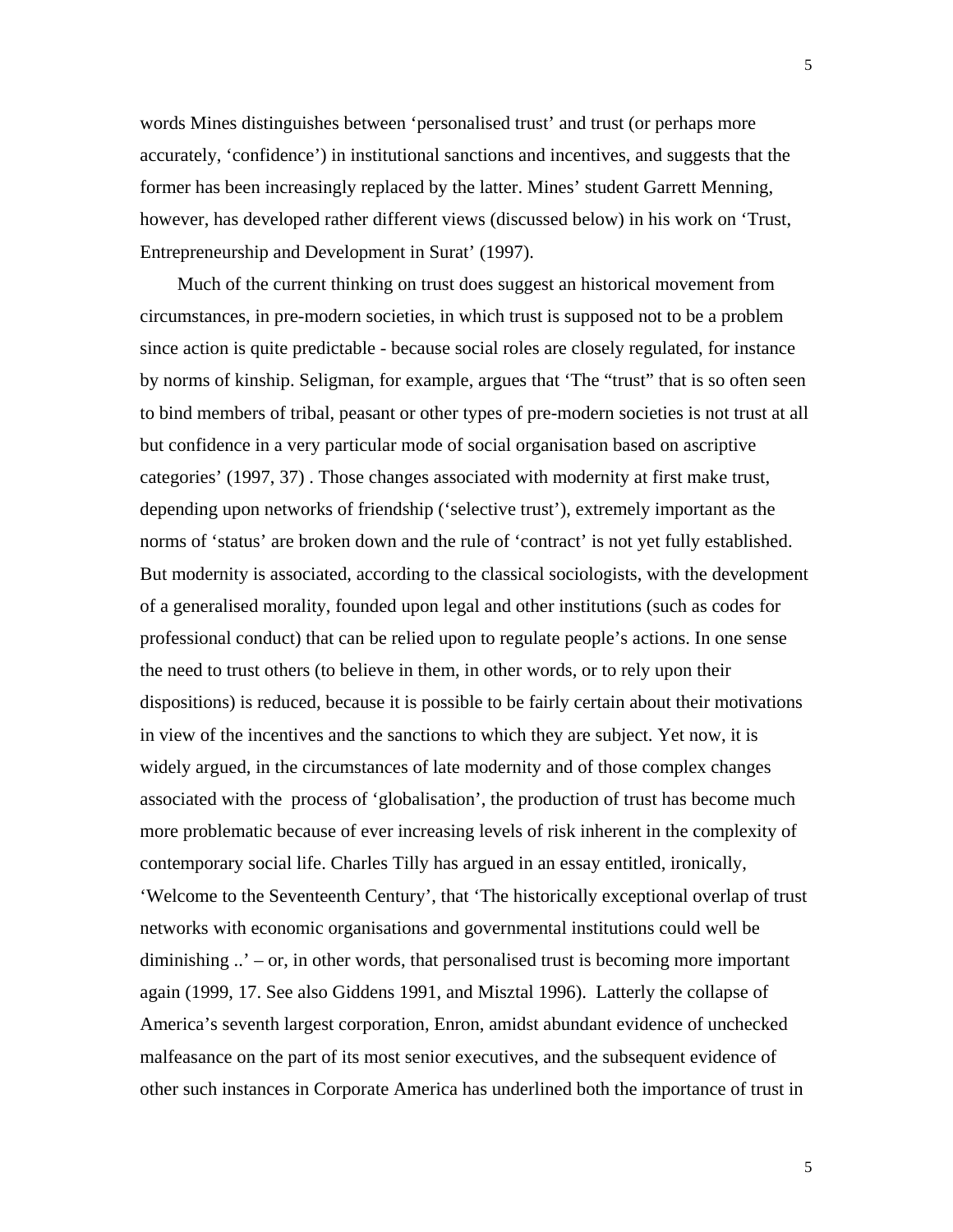contemporary society, and the fact that it is often lacking  $4$ . It has been found that in these circumstances, on the basis of research for example on venture capitalists in California, that business people 'judge the person, not just the business plan. It's a perfectly rational attitude …in a world in which technologies and economic circumstances change rapidly, personal virtues may be the most stable things around' (MacKenzie 2003, 8).

 This historical narrative is predicated upon critical arguments about the social bases of trust, on which there is now some convergence of views. Zucker's argument that trust may be based (i) on the social *characteristics* of others; or (ii) on *process* (in other words experiment, or the experience arising from repeated transactions); or (iii) on *institutions* (the existence of rules, norms and conventions that regulate the behaviour of others), has been particularly influential. Reflection upon it suggests that we may distinguish between 'character assessment' (A trusts B because of *who* s/he is) and 'incentive assessment' (A trusts B because of her assessment of the incentives acting upon the other). Character assessment may be 'specific', relying on experience of the other or on third-party assessment of her, or 'generic', relying on the general reputation of those with her characteristics, or on characteristics that are shared by A and B (for example, they are of the same ethnicity). Incentive assessment may take account of *institutionalised sanctions* acting upon B; of the *reputational jeopardy* to which she may be subject in the event of her failing to behave appropriately; of the possibilities of *direct retaliation* against her, or of *non-cooperation*, or of the fact of *inter-dependence[5](#page-26-4)* .

### *Trust and Indian Business*

 In the context of these general arguments India poses particular questions. First, Indian business is commonly described in terms that suggest it suffers from 'an endemic lack of credibility' (Banaji 2001, 5), often thought to have to do with the existence of a business culture characterised by 'selective trust'<sup>[6](#page-26-5)</sup> because of the dominance of private, family control and resistance to management accountability. Why has this been so? How far is it explained by the nature of Indian modernity and the lack, precisely, of the development of that generalised morality which is thought, notably by Jean-Phillippe Platteau, to be necessary for the establishment of an effective and tolerably efficient market economy? Platteau draws from the literature to argue that there is in Indian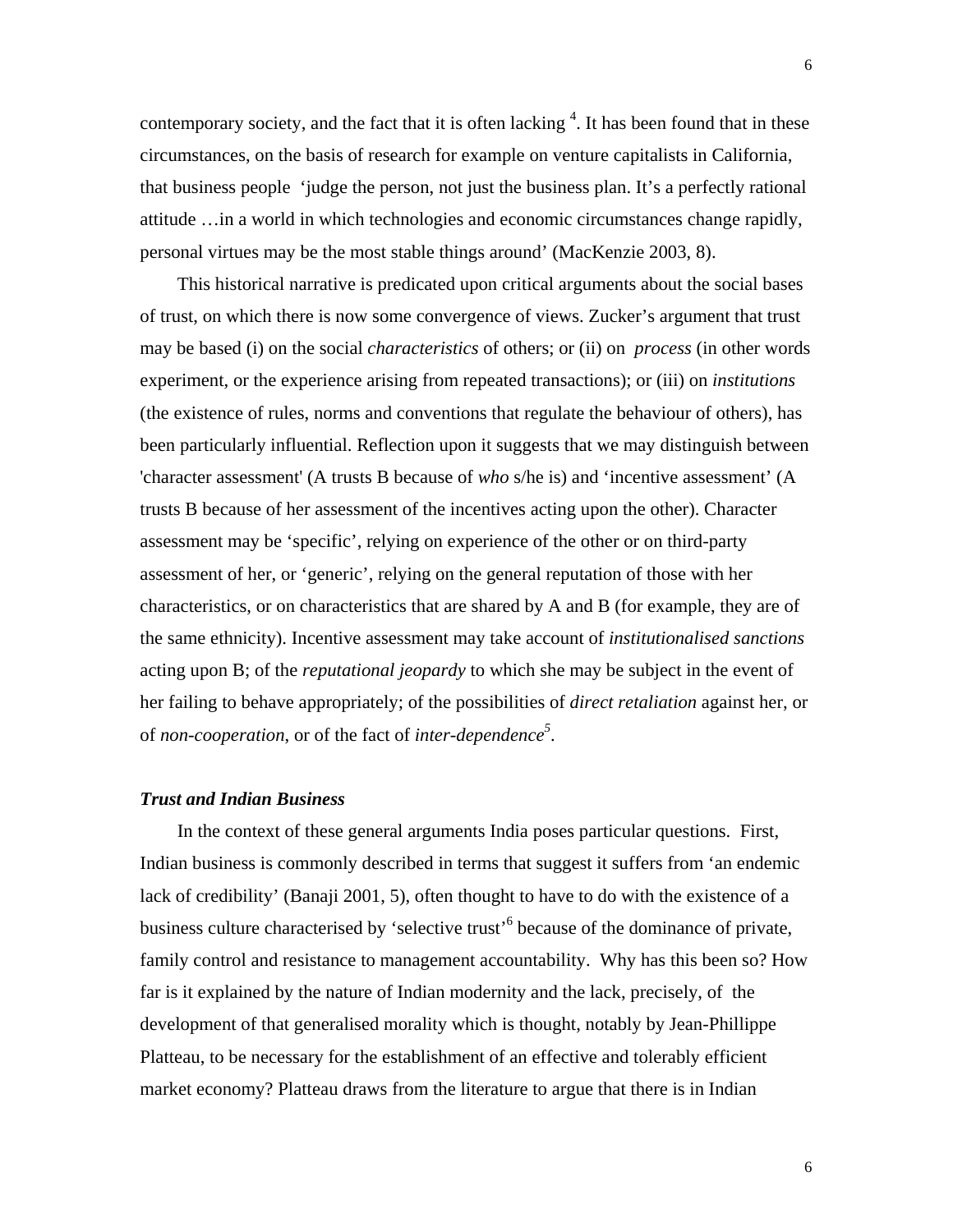society a 'persisting lack of (such) a common code of generalised morality'(1994, 797) – such as that which Fukuyama sees as depending upon extensive sociability that crosses 'community' boundaries. The Indian anthropologist Satish Saberwal argues in a very similar vein that 'Notable so often about our conduct is our lack of awareness of, or at least the weakness of our commitment to, the variety of impersonal rules which have to be accepted implicitly, as second nature, if a complex society is to avoid losing itself in an endless mass of contentiousness' (1996, 34). He relates this 'weakness' to 'The cellularity characterising Indian society [reflected in the primacy of caste, community and regional identities]..' (1996, 39).

 In so far as Platteau's argument is justified with regard to India – as it seems to be by Saberwal - is the absence of such a generalised morality a matter of culture, as he (like Fukuyama) suggests, or has it rather to do with weaknesses of the formal institutional framework? The second focus of the research on which this essay is based concerns the response of Indian business to the new conditions associated with economic reforms and economic globalisation. If there is a problem of trust in Indian business how is this being dealt with in the new context in which, it is held, there is a need for a greater reliance than before on trust<sup>[7](#page-26-6)</sup>?

 I sought to answer these questions (in the year 2000) by means of studies in Ahmedabad in Gujarat, and in Chennai in Tamil Nadu, of: (i) the transactional relationships of small and medium firms in selected industries (garments, basic engineering and metal products, and pharmaceuticals, in Ahmedabad, and the software industry in Chennai), requiring extended interviews with company owners; (ii) the changes taking place in family business groups in the context of globalisation, requiring in some cases several interviews, on different occasions, with senior family members; and (iii) the process of corporate restructuring in four selected large firms, which involved interviews with managers at different levels, and with workers, in the course of repeated visits to factories, as well as meetings with the CEOs of the firms. I was able to pursue the second and third parts of my investigations most effectively in Chennai , the centre of big business in South India, where I enjoyed the advantage of having good contacts, and where I was also able to use earlier research by Milton Singer in 1964 as a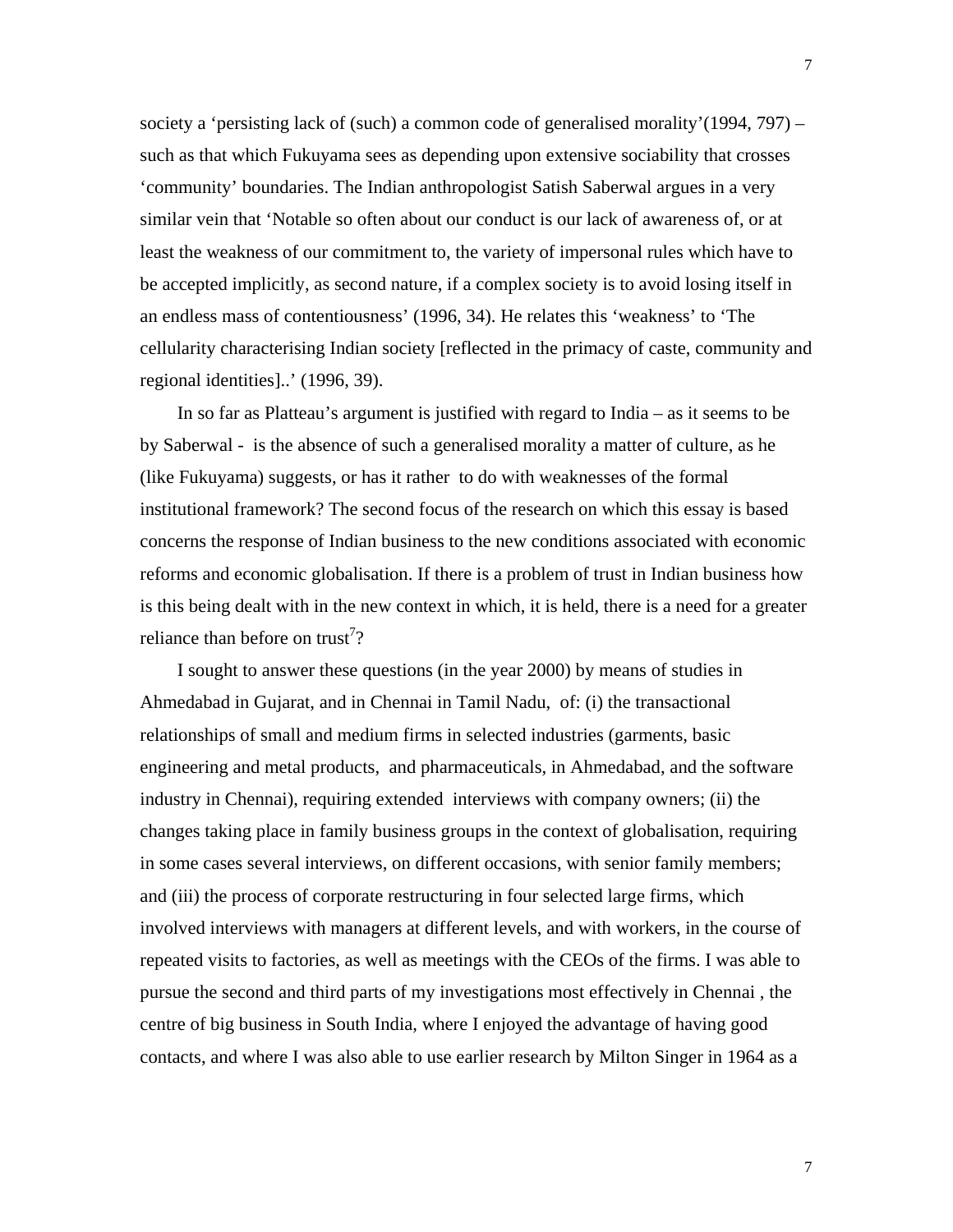kind of a benchmark (Singer 1972, chapter 8). There I conducted interviews with 40 business leaders, and made case studies of 'restructuring' in four big companies.

#### *Networks between firms: 'trust' or power?*

 Case studies conducted in Ahmedabad of eight firms in the garments industry, eleven firms in engineering and metal industries, and of six pharmaceutical companies, showed up the specificity associated with different industries and with different market segments.

 The garments industry, based in the bazaar of the old city, where there are warrenlike buildings housing retail cloth shops, wholesalers, haberdashers, tailors, cutters – all the trades associated with the industry save only for dying, which is done outside - serves mainly local and regional markets. The majority of company owners come from joint families, from particular caste communities—Jains, Vaishnavas ('Banias'), Sindhis and some Patels - commonly with a history of involvement in the cloth trade. Depending as it does on low margins and high turnover the industry might be described as a 'trading industry'. There is extensive job-working (the putting-out of particular operations to other firms). The crucial problem faced by most companies is that of finding outlets in highly competitive markets, and then of securing regular payments from dealers. As Menning also found in his study of the textile industry in Surat 'For sellers there is the ever-present problem of evaluating the financial reliability of buyers, who are usually small entrepreneurs requiring informal, extended credit' (1997, 67). Contract enforcement in this industry, with suppliers and dealers, depends heavily on personal trust (as Menning also found), based sometimes on caste connections, or on experience of collaboration ('process trust'), and third-party monitored reputation (or 'specific character assessment') – where the 'third-parties' are manufacturers or traders in a different line from the one in which the principal is operating - in a context in which 'reputational jeopardy' is significant. 'Danda' – physical violence - may also be resorted to. There was no evidence at all of the existence of the kind of 'extended trust', reflected in the development of cooperative relationships between firms, that is supposed to be characteristic of successful industrial districts<sup>[8](#page-26-7)</sup>. This was not surprising in an industry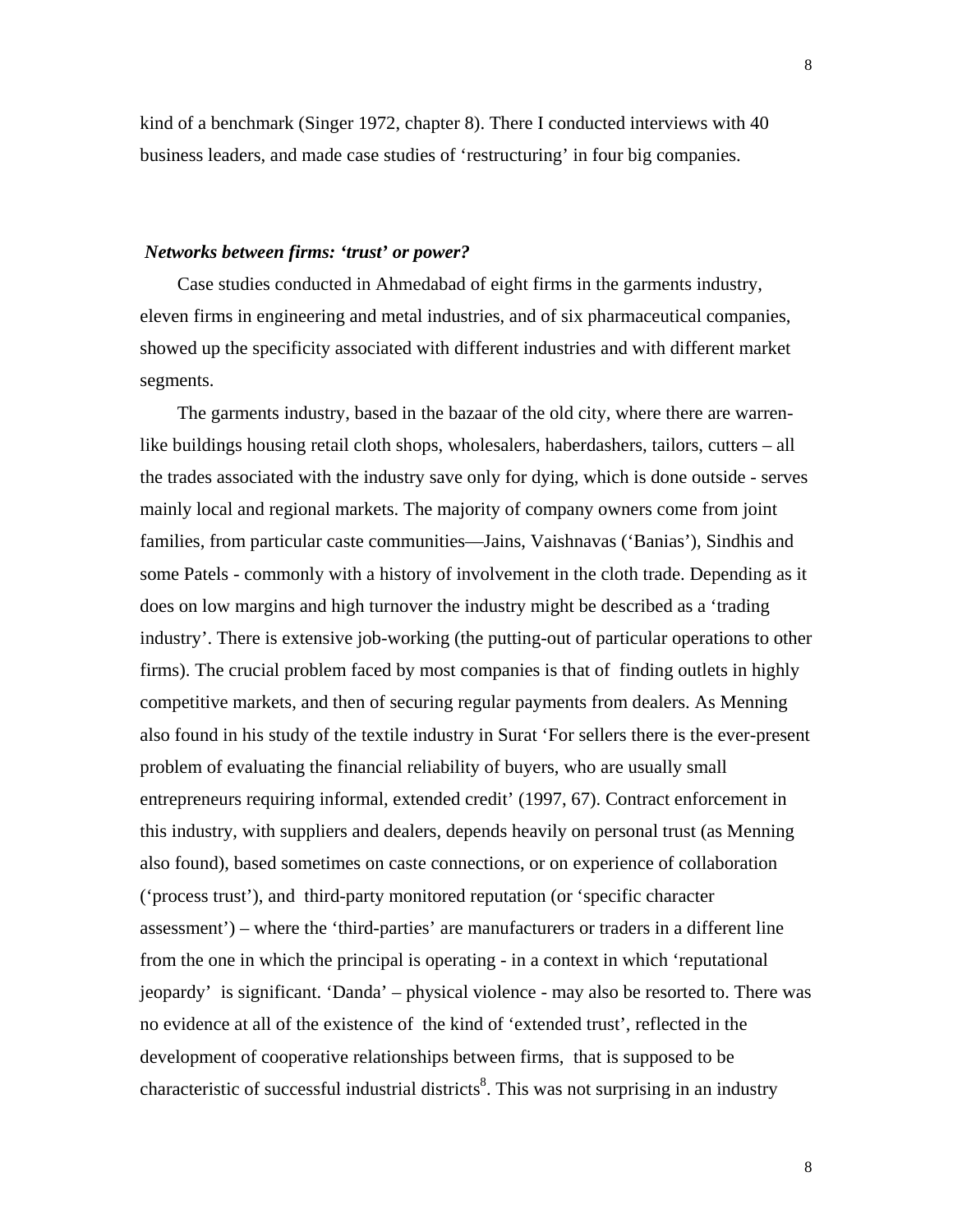supplying mainly the lower end of the market, with an emphasis on low price rather than on high quality and depending more on opportunism than on steady business. The one firm which had a 'brand name' and supplied higher income markets, relying on high quality of design and manufacture, was able to depend to a greater extent on institutionalised sanctions (formal contracts and bank regulation) rather than on personalised trust

 There are strong parallels between my observations of the garments industry in Ahmedabad and those of Knorringa (1996) on the leather footwear industry in Agra, and of Banerjee and Nihila (1999) on business organisation in the leather industries of Calcutta and Tamil Nadu. These authors, too, analyse inter-firm relationships in segmented markets, in which there is, however, a tendency towards polarisation between relatively expensive branded goods of high quality on the one hand, and very cheap ones on the other. Amongst agents in the latter markets, characterised by fierce competition, 'opportunism is a way of life'. Outside this bottom-end segment, in the garments industry of Ahmedabad, as in the shoe industry in Agra, as Knorringa puts it 'rational entrepreneurs of small-scale manufacturing units strive for relations with buyers … characterised by close collaboration and [in consequence] build-up of trust' (1997, 67). The general point is that made by Whitley: 'the extent to which property rights' owners and the economic actors they control, feel able to rely on impersonal institutionalized procedures when making business commitments is a crucial factor in the establishment of collaborative relations within and between firms. Where such procedures are weak or judged unreliable, personal and particularistic connections become especially important in organizing exchange relationships' (1999, 52).

 The engineering industry in Ahmedabad is also distinctly segmented with many small firms, often owned by members of artisan castes, such as Mistris and Panchals, who are engaged as job-workers or sub-contractors under informal contracts that are secured (as in the garments industry) by 'specific character assessment', and some larger firms, more commonly owned by members of higher castes, mostly Patels (the historically dominant land-owning community of central Gujarat) with some Banias and Jains, whose transactions are secured to a great extent by institutionalised sanctions. Even in these larger firms producing finished products (pump-sets, textile machinery,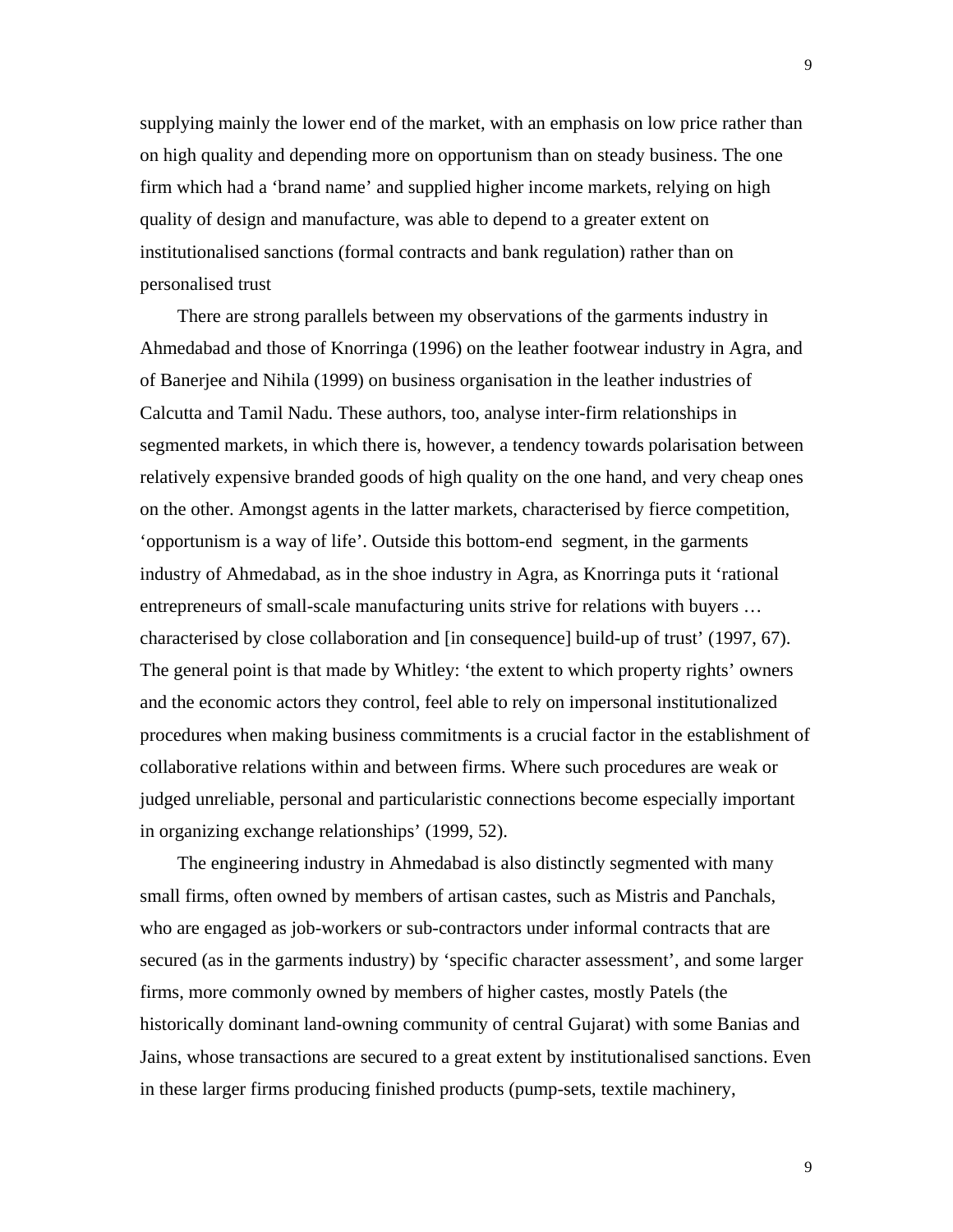transmission towers, specialised castings), however, personalising relationships (attempting to ensure reciprocal obligations) both with suppliers and with customers, particularly with regard to securing payments, remains important. Where there is a perceived lack of rigorous property rights there is likely to be a striving to personalise transactions , as Whitley has argued (see quotation above).

 The same is true in the 'clusters' of firms manufacturing diesel engines or their parts in Rajkot ( about 10 000 units involved), and of brass components manufacturers in Jamnagar ( about 5000 units), where it has been found that the social networks between firms and with suppliers and dealers help to account for the success of the industries (they give rise to a kind of 'static efficiency'), yet without their having given rise to extended trust and cooperation between firms (the source of 'dynamic efficiency' in the 'industrial districts' model)<sup>9</sup>. Caste does influence these social networks. The major firms in both towns are owned by Patels (who make about two-thirds of factory owners in Rajkot, and 40 per cent of them in Jamnagar), and owners of firms from the lower, artisanal castes, are generally excluded from their social networks. Personal distrust, arising from caste differences, may block collaboration, therefore, exactly as Knorringa describes as being the case in the footwear industry of Agra, where there is frank antagonism between the 'untouchable' Jatav producers and dealers from higher castes (Knorringa 1996).

 The pharmaceutical industry of Ahmedabad is in general much more highly regulated. There is extensive job-working in the industry which is necessarily very closely supervised, and distributors, too, are subject to strict controls. Here there is little or no reliance on trust and job-workers are really subject to the power of the major producers of drugs. Where trust does enter in to this industry is when there are strategic alliances between firms and confidential knowledge is necessarily shared. In these cases trust is backed by incentives – the interdependence of the firms concerned and the reputational jeopardy to which they would be subject in the event of their behaving opportunistically.

 The new and rapidly developing software industry of South India, the main vehicle of the hopes in India for the success of the 'New Economy', also depends significantly on personalised transactions. In interviews with the owners or CEOs of 16 Chennai-based companies, I found that – in the words of one of those whom I interviewed – 'In this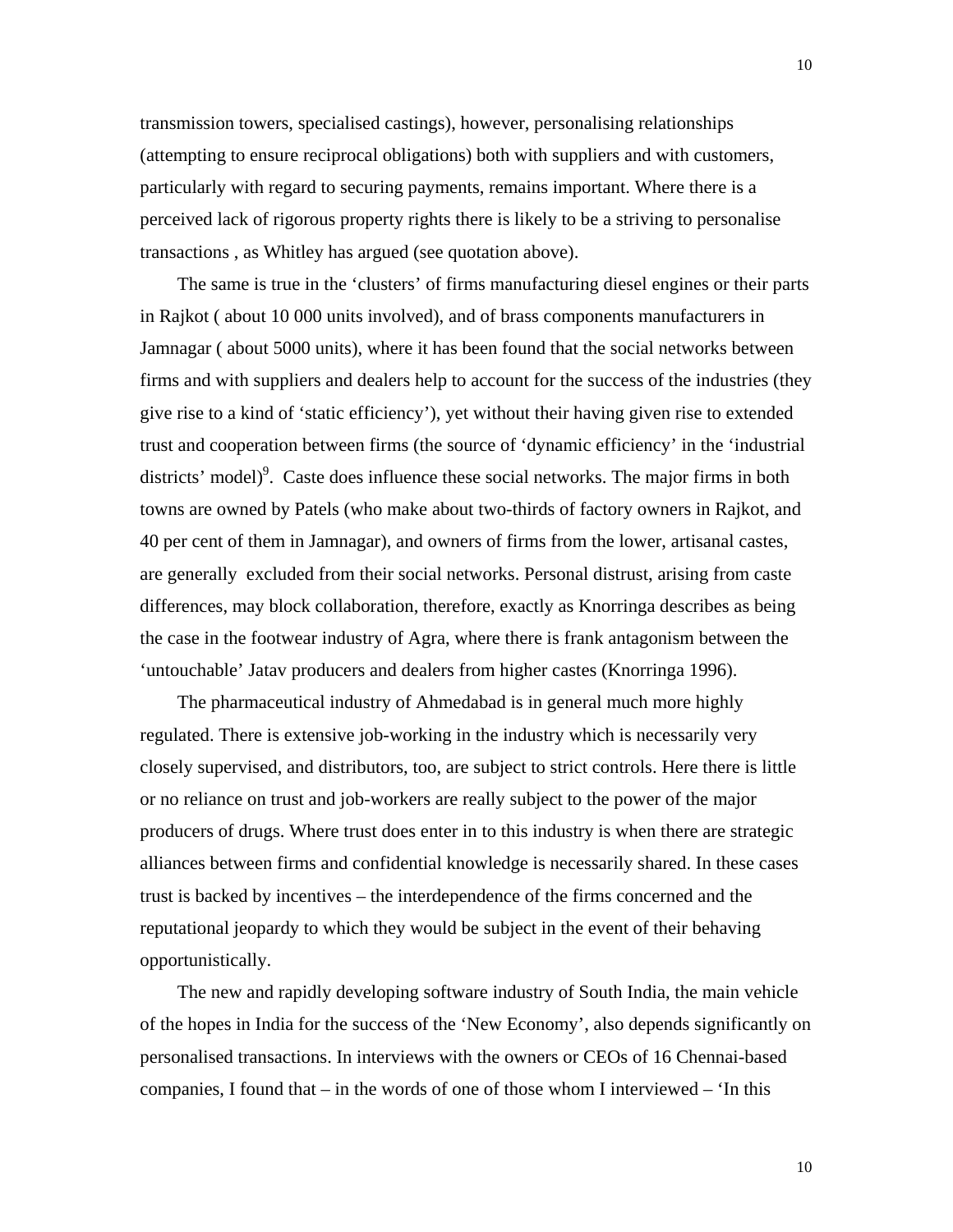business it's all contacts and connections'. This was confirmed most strongly by the local director of a joint-venture set up by a major European company, who complained of the sparseness, precisely, of their 'contacts and connections'. There is a conscious effort to develop relationships of trust with clients, partly through personalised transactions, while at the same time they are secured by very detailed formal agreements. This is often necessary because much of the work that is undertaken by Indian companies involves the supply of consultancy services requiring access to confidential information. Firms in this industry, then, as in the pharmaceuticals industry in Gujarat, enter into something like 'strategic alliances', where the necessary trust is backed by sanctions and incentives.

 It is commonly the case, when a new firm starts up in the software industry, that it relies for business on contacts established by the owner(s) whilst they were themselves working as consultants – often for Tata Consultancy Services, which is a major employer of the highly trained graduates of the various Indian Institutes of Technology. In other cases the owners of software companies have had to build up their clientele by 'wearing out shoe leather' (as one of them put it), visiting potential customers. Then it is usually the case that business is built up gradually ('process trust' again), sometimes with only one client. Even some of the most successful companies of all still rely heavily for their business on a small number of customers, with whom they have built up strong reciprocal relations of trust over time. In these circumstances it is not surprising that Indian firms are evidently more dedicated to securing formal recognition of their ability to achieve high quality standards than are firms in the US or elsewhere, since this is a way of securing business *without* having to have recourse to so much investment in personalising transactions and in 'process trust'. In the year 2000 there were about 30 companies internationally that had secured Level 4 of the CMM (validated by the Software Engineering Institute of the Carnegie-Mellon University), the highest standard of quality certification. Of these 15 companies were Indian; and the first company in the world to secure CMM5 was Wipro, the top Indian software company. In sum, in the software industry there is a striking combination of formal contract, and of institutionally-backed sanctions and incentives, with trust built through personal connections.

 What may be concluded from these studies is that the extent to which transactions depend upon trust varies according to the nature of the product and of the markets that are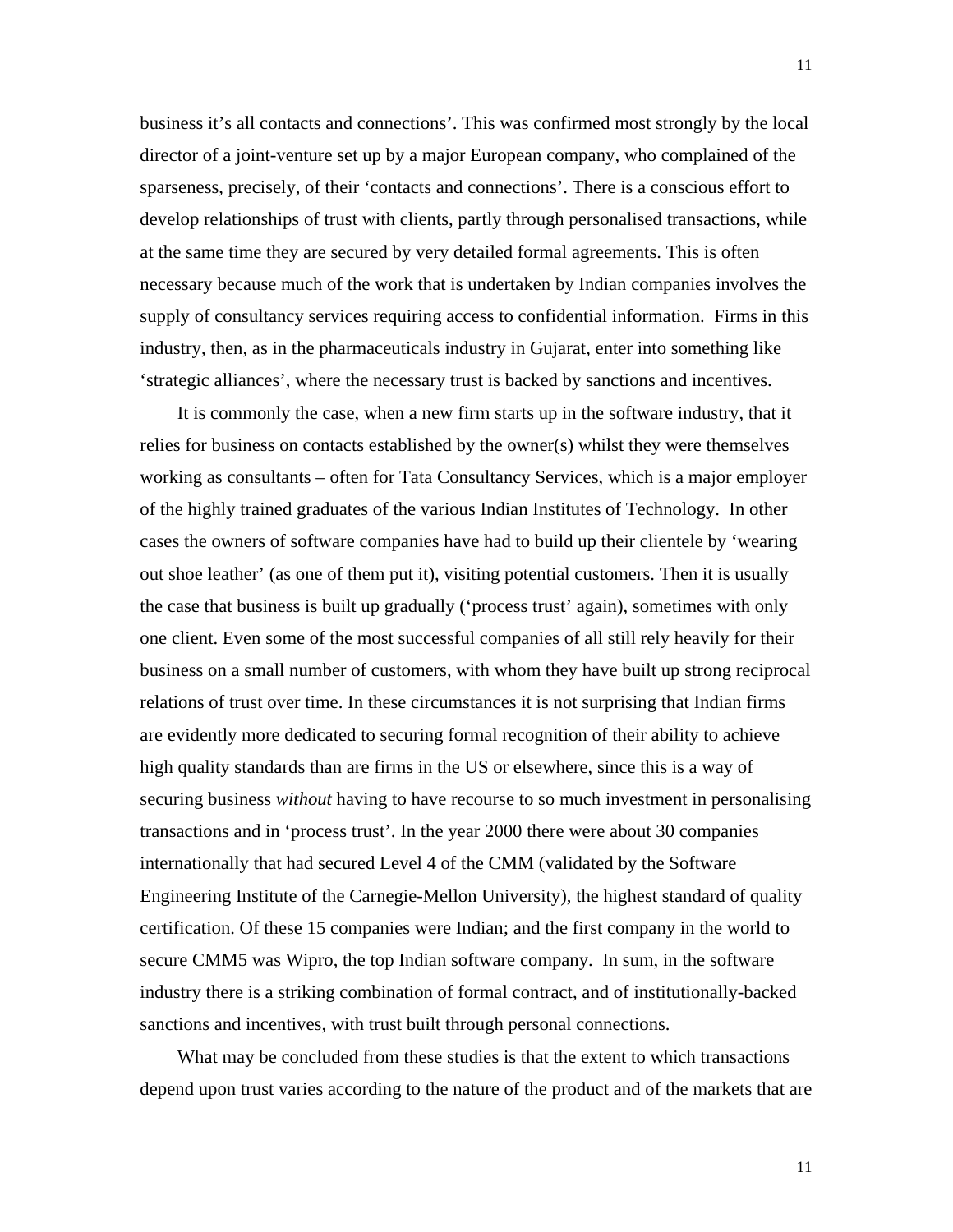supplied, and these with the scale and the sophistication of the enterprise. Larger firms, supplying finished products in higher income markets, are able to rely, to an important extent, on the one hand on institutionalised sanctions backed by law, and on the other on the dependence of smaller firms upon them. In both cases there is little need for trust: the larger firms have confidence in the institutionalised sanctions to which their trading partners are subject, or in some cases in the incentives which inhere in their interdependence. Though transactions may still be embedded in a personalised relationship (as in the case of the software companies), the transactions between larger and smaller firms reflect power differences rather than trust, if this is understood to imply egalitarian mutuality. This is true – *a fortiori* – in the relationships of Arvind Mills, one of India's top 100 companies and a very large manufacturer of denim cloth, with the Levi-Strauss Corporation. As a supplier of denim Arvind Mills is subject to a formidable array of strictly implemented controls, and the CEO of the firm scoffs at the notion that 'trust' is in any way involved in the relationship with Levi-Strauss – or, on the other hand, in Arvind Mills' relationships with its own suppliers, in which his company, in turn, can rely on its market power<sup>10</sup>. Thus it is that, in the view of the Regional Director of the Confederation of Indian Industry, 'We rely less on trust now than in the past'.

 But there clearly is an important sector of small and medium firms whose transactions still are secured by personal trust, dependent (most importantly) upon what I have referred to as 'specific character assessment' (through the experience of repeat transactions/collaboration and through third-party assessment) and to a lesser extent on 'generic character assessment' (when caste identity enters in). Even larger firms, however, seek to personalise transactions especially in order to smooth difficulties over delivery times and payments schedules. Delayed payments is a characteristic problem of Indian industry. Extended credit terms are very general and create particular difficulties for smaller firms whilst often benefiting larger ones<sup>11</sup>; and personalising relationships is an important means of managing credit transactions.

 We see, therefore, a hierarchy of relationships in which 'juniors' are more or less compelled to trust 'highers', while their positions of power secure the latter against the possibility of malfeasance on the part of the former. This also emerges from my own and other studies of supply chains<sup>12</sup>, which are moving - as firms strive to meet more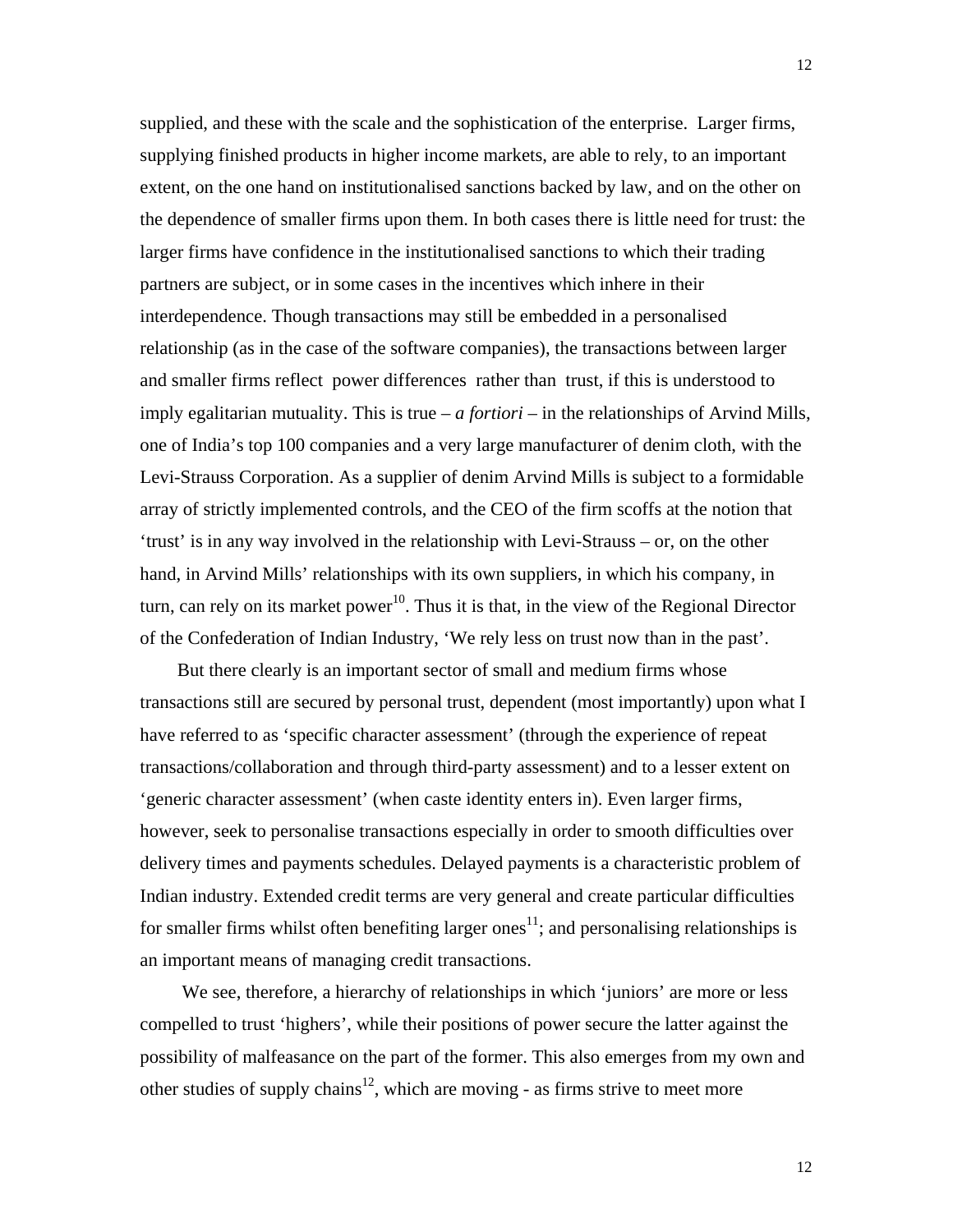stringent quality requirements in the context of economic liberalisation - from the 'armslength' relationships which used to obtain almost without exception in Indian industry, to Japanese-style 'obligational contractual relationships' that are desirable in 'just-in-time' production systems. Buyer-firms are seeking to win supplier confidence through such means as setting up systems of prompt payment, and emphasising 'solution-finding' rather than 'fault-finding' in quality control, as well as through visits by top management – but in spite of much closer relationships with vendors the bigger firms retain control through the systems they have established<sup>13</sup>. 'Obligational contractual relations' are just that: they are contractual relationships which establish strong obligations on the part of both parties, and may therefore build 'trust'. They do not come about as a result of the prior existence of trust.

 One important conclusion from this study, therefore, is that the significance of trust is over-estimated in some of the literature, not least because many inter-firm relationships involve power as well as or more than trust, or (in other words) 'hierarchy' rather than 'partnership/collaboration'. Power is 'double-faced', as Bachman puts it, in the sense that there are cases where it is incompatible with trust, but others where it can be taken as supportive of the production of trust: 'Power in the form of hierarchy and structural domination can in fact enable social actors to trust each other at the impersonal level' (Bachman 1998, 313). But much of the literature on trust, as we saw, counterposes it to hierarchy, as a mode of organisation, and to power, and implies (as does the way in which the idea of trust is used in the everyday language of businessmen) that trust relations are essentially egalitarian, involving shared norms and various forms of reciprocity<sup>14</sup>. In it the metaphor of 'embeddedness' comes to sound 'soft and comforting …(when) what it describes can be harsh and oppressive on occasion' (Sayer 2001, 698). Sayer continues: 'The social and cultural embedding of relations between firms usually depends, not so much on trust per se, but on overlaps in their self-interest …(while)…. Networks do not necessarily fuse the self-interest of different actors into a harmonious and egalitarian whole; they may be characterised by inequalities of power …' (2001, 699).

 A further conclusion is that in a context of what are perceived as being weak property rights and confidence in institutionalised sanctions is correspondingly weak,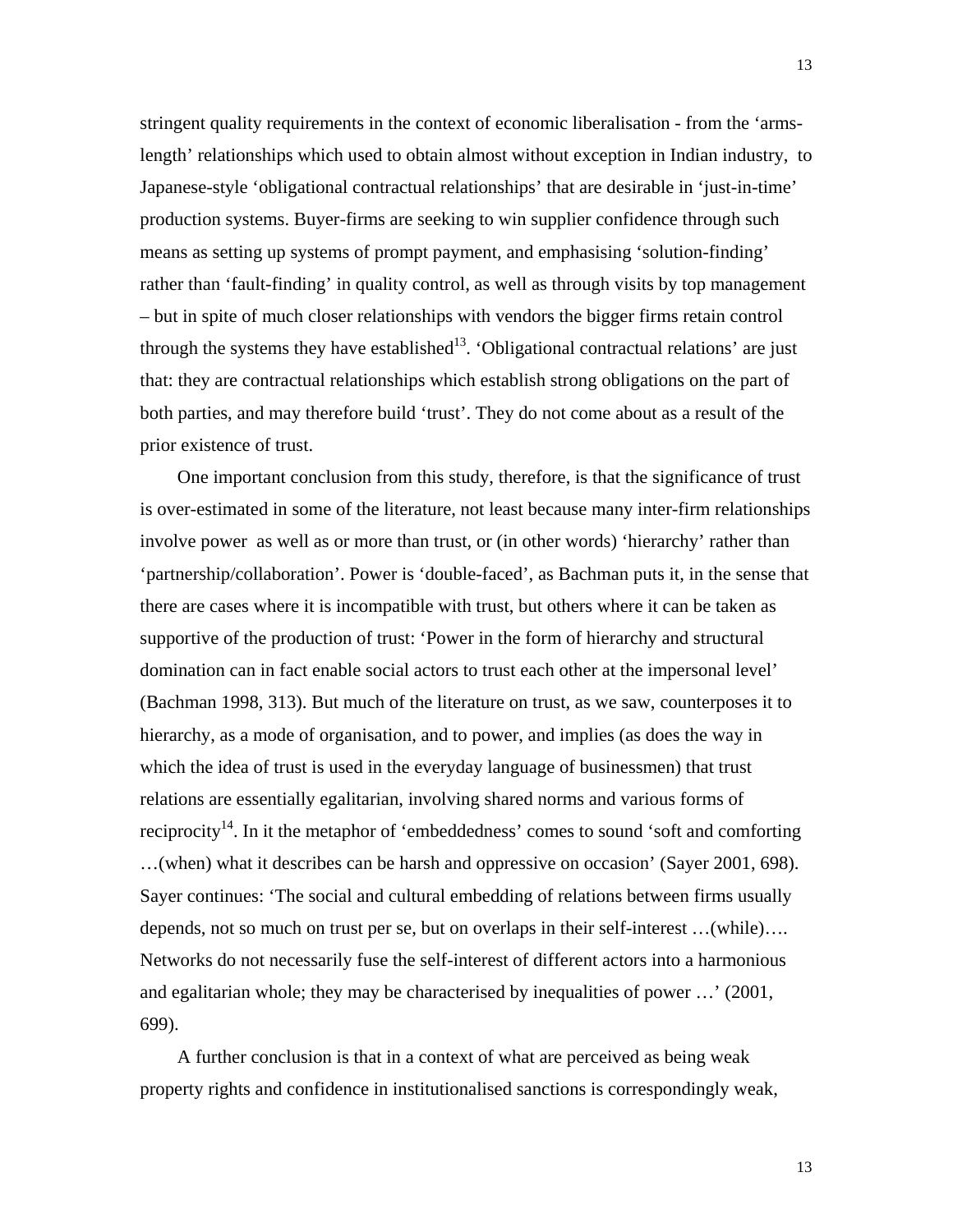where legal processes are protracted and unreliable, there is in India extensive dependence on 'specific character assessment' and particularly on experience of collaboration ('process trust'). This is also Menning's argument in his work on the Surat textile industry (1997) though he does not recognise the possibility that industrial development may be constrained when agents have to rely on personalised trust because they do not have confidence in institutionalised sanctions. Institutional context is the key determinant of the establishment of 'high' or 'low trust' systems of exchange (the latter being those in which there is extensive reliance on 'specific character assessment); and the influence of cultural factors on economic organisation is mediated through institutions. The 'cellularity' that is characteristic of Indian society does affect economic organization, notably when caste differentiation (which in some circumstances gives rise to outright antagonism) creates distrust that hinders collaboration; but this factor is much less significant amongst agents operating in higher value markets than it is amongst small units operating in fiercely competitive 'bottom-end' markets.

#### *Rebuilding Family Businesses in the Context of Globalisation*

 Key characteristics of the Indian corporate sector, apart from its domination by very large public sector units, are the high concentration of ownership in the private sector, and the fact that the great majority of the most valuable companies are family businesses<sup>15</sup>. The bench-mark study of industrial ownership by R K Hazari (cited by Bardhan, 1998) showed that 18 families controlled a high proportion of Indian business in the 1950s, and 12 of them remained among the top 50 businesses in 1997. Of the 31 companies in top 500 that are based in Chennai only five are *not* family businesses, while seven belong to a single (Brahman) family group, and altogether 18 of them belong to seven families<sup>16</sup>. Six of these seven family groups have dominated the private sector in Chennai since Independence. But now these big family-controlled business groups, in Chennai as elsewhere, are in 'crisis' - in their own estimation as well as in that of the financial press. The crisis is reflected in the declining market capitalization of family businesses, in contrast with multinational corporations and professionally-run Indian companies. *The Economic Times*, for example*,* reported that between the end of 1997 and the end of 1998 the market capitalisation of the nine leading Indian family business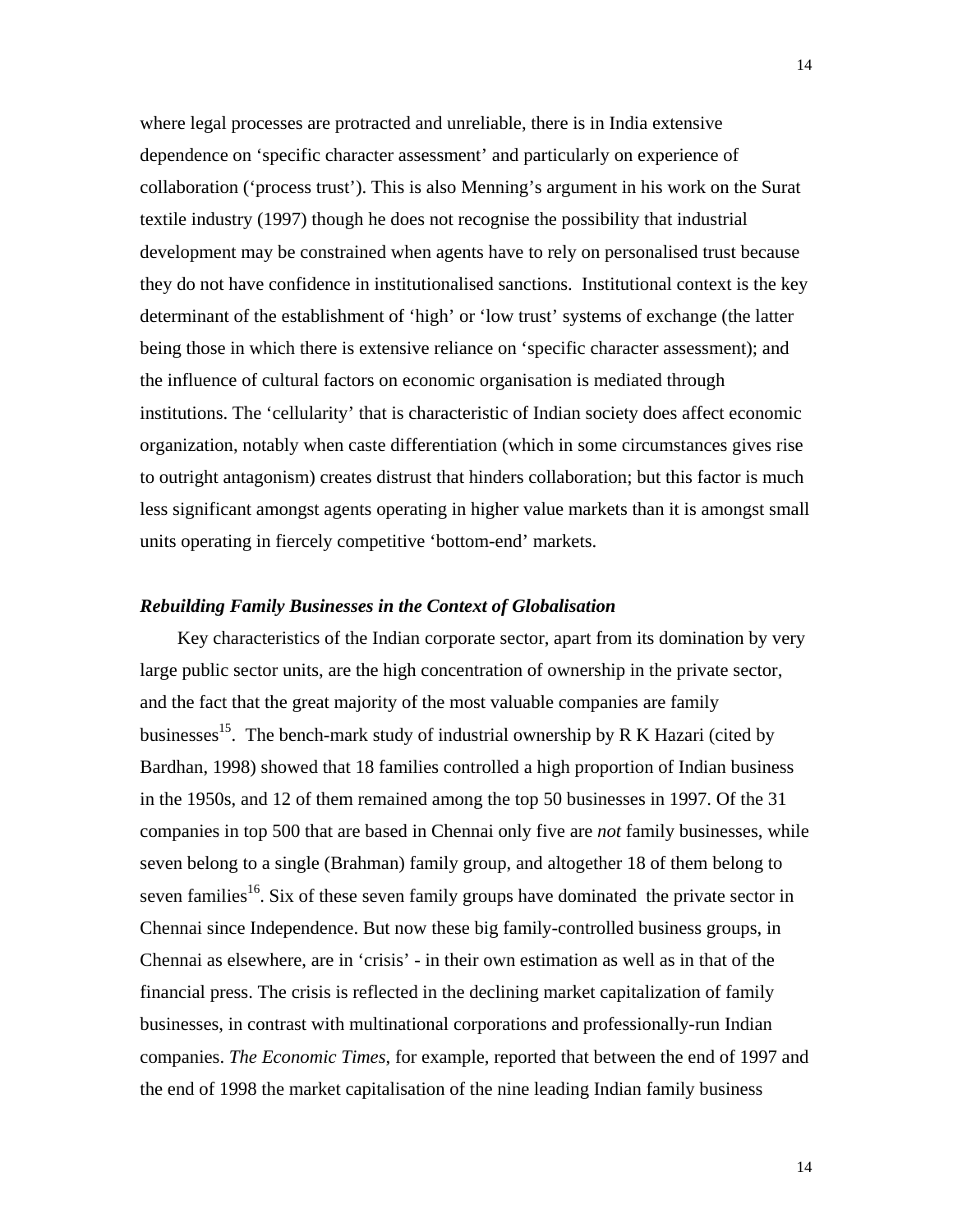houses fell by 23 per cent, while that of the biggest MNC groups increased by the same percentage (*Economic Times* 1 January 1999).

 It has been in response to the sense of crisis that three Chennai-based family business houses have sponsored the annual 'Family Business Conclaves' that I described in the introduction to this essay, and the one held in Bangalore was facilitated by a professor from one of the top US business schools (who has also been advising the Chennai families). The theme of the Conclave in 2000 indeed, was that of 'the need to expand the radius of trust' by distinguishing more clearly than has historically been the case, between family interest and business interests $17$ .

 It has come to be recognised, though clearly the argument is resisted in many family businesses, that in addition to the generic problems of family business that have to do with the problems of coordination and collective action between siblings in successor generations<sup>18</sup>, as well as the so-called 'Buddenbrooks Phenomenon' (from the title of the novel by Thomas Mann, referring to the declining commitment to business observed in the second and third generations in many business families), Indian family business now confronts new and specific problems in the context of economic globalisation. In the highly protected industrial economy of the period up to 1991 the big business houses rarely faced much competition, they did not need to be customer-oriented (as one senior businessman said to me it was the time of the 'handkerchief-on-the-seat' culture as customers queued up to wait to be supplied), they were not much subject to shareholder scrutiny<sup>19</sup>; and they invested very little either in product development or in their employees. Joint-ventures with foreign companies enabled the big houses to reap monopoly profits since they usually faced no competition in the product lines that were the object of collaboration.

 With these features of Indian business there went highly centralised decisionmaking by senior family members, organisational informality, and reliance on personal loyalty and on seniority (or personal connections) rather than on competence. Low trust on the part of family members in professional executives became a self-fulfilling prophecy<sup>20</sup>. As companies attempt to meet the demands of a newly competitive business environment - the CEO of one of the great families said to me "In my thirty years in business I never knew what competition is till now" - so these organisational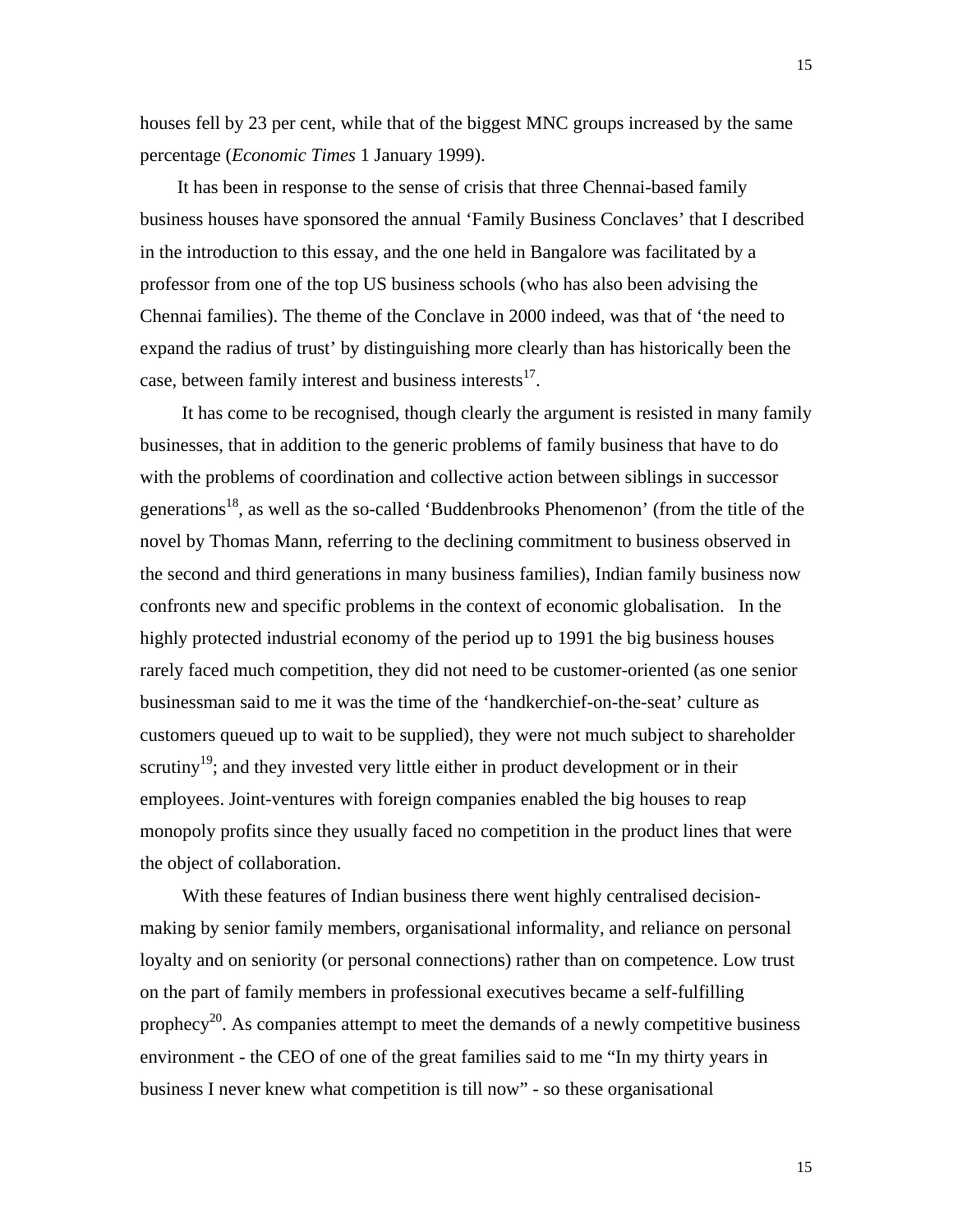characteristics are having to be changed. It is often proving to be very painful process. At last many family businesses are replacing family members with professional managers, and a clearer separation is being made between family and business interest<sup>21</sup>. So far, however, amongst the Chennai firms only in the Murugappa Group have all family members withdrawn from operational charge of group companies in an organisational set-up in which there is a clear distinction between corporate boards and the family board<sup>22</sup>. This clear separation of business management and of family management is the line strongly advocated by the Kellogg School professor who has assisted the Murugappa Group and who now facilitates the CII's Family Business Conclaves. There should be a move, he argues, from 'being a family business' to becoming 'a business owning family', where the family is 'managed' as much as the business is, but quite separately from it. This corresponds, too, with the emphasis that is being placed in recommendations concerning the reform of corporate governance in India, on securing the independence of company boards (see Banaji 2001).

 Part of the context of these changes is not only the changed business environment but also the loosening of family and kinship organisation amongst these elite families, with an increasing incidence of cross-caste marriage amongst children who have very often lived for long periods in the United States. What is involved in these organizational moves is a shift away from a heavy reliance upon 'selective trust' deriving from networks centred in close kin groups to a greater reliance on formal institutions of corporate governance. This is what was meant by the theme of 'expanding the radius of trust' at the Family Business Conclave. It was said by the speaker who introduced this idea, M V Subbiah , to be a matter of the utmost urgency to 'Build trust with all stakeholders and resolve conflicts through explicitly stated principles and ethical norms' – or, in other words, to move away from a reliance upon selective, personalised trust to a reliance rather on institutionalised sanctions and incentives. He recognised, he said, that this will often mean 'Sacrificing the short term gains for the family for the long term welfare of the business'. A similar shift – to greater reliance on formal institutions - is shown in the ways in which companies are being restructured.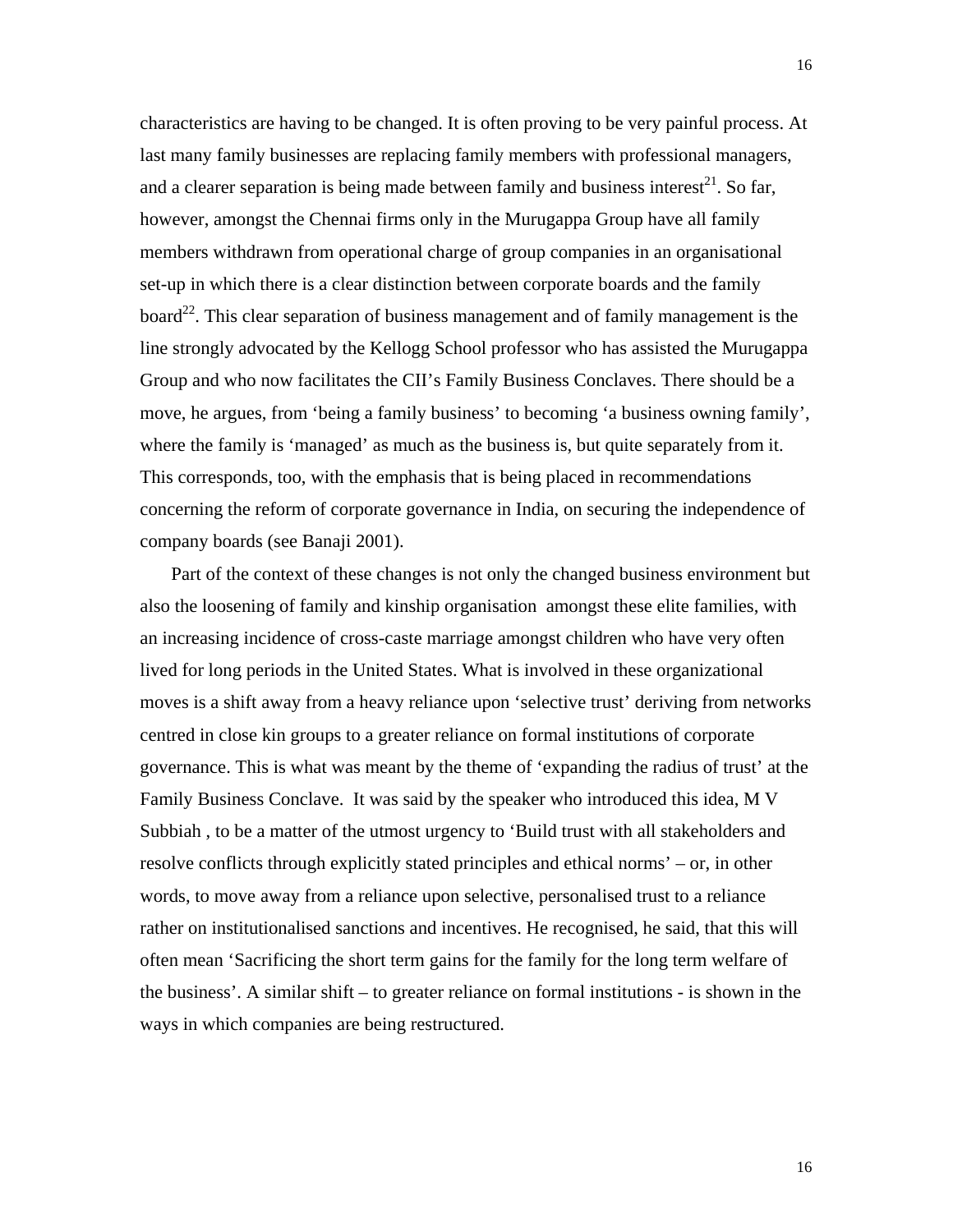#### *Company Restructuring: from 'Control-Compliance' to 'Trust-based Organisations'*

 'Restructuring' in the corporate sector is intended to realise the objectives of increasing productivity, minimising costs, and of establishing a much stronger 'customer orientation', all of which are understood to be necessary for the achievement of greater competitiveness. The rhetoric surrounding restructuring, deriving from ideas about Japanese management practice, and subscribed to enthusiastically by some of those who run companies in Chennai, shows up, in fact, the antinomies of trust, because the common theme in the restructuring of the three family-owned companies amongst my case studies was that of the replacement of personalised family management with 'systems', rules and procedures, under the direction of professional managers. This is the shift that Whitley describes in terms of a move from 'reciprocal paternalism' to a 'formal' institutional culture (1999, 52).

 One of the three companies that I studied, which has achieved success as a supplier to General Motors globally, has experienced a tremendous amount of organizational change as 'Total Productive Maintenance' (TPM), an approach to industrial organization and management developed in Japan, has been introduced. This has been made possible, it is said by both managers and workers, because of the very high level of trust that obtains between employees and 'the Chairman' who has always seen himself as 'the father' of company 'family'. In this case, clearly, the idea of trust that is being referred to is that of a solidaristic community based on shared norms and values. Now, however, the company according to managers, is becoming 'systems-based' (the system being that established with TPM, of which it is said, by those involved in setting it up, that 'the basic premise is that you have to measure to improve') rather than 'relationships-based' . Part of the 'system' is the establishment of procedures to ensure that competence, not connections, determines staff selection and promotion. This certainly marks an important change in a company that has been characterised by paternalist welfarism that extended (as has commonly been the case in the old family groups) to a preference for the employment of the 'second generation' from within employees' families.

 Exactly the same shift, associated with industrial re-engineering, and the introduction of 'Japanese' methods, is taking place in the other companies, as well, under the direction of professional managers**.** But the 'systems', involving devolution of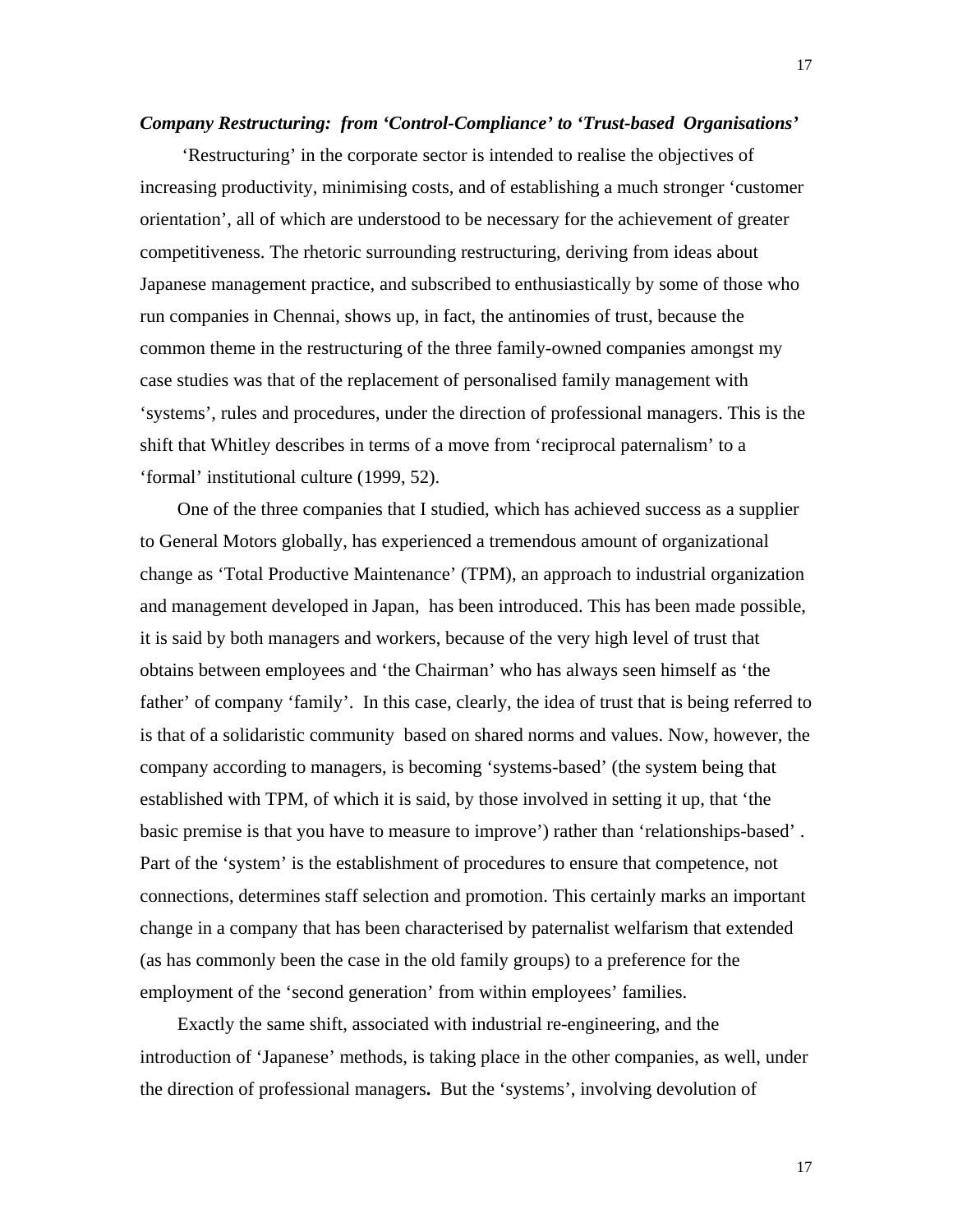responsibility, and 'employee participation', partly accomplished through team-working, are supposed to establish 'trust-based organisations' (of the kind that Fukuyama extols). TPM, indeed, involves the premise of 'trust' in the workers' willingness to accept responsibility for their own performance. The shift from hierarchical control-compliance systems, embedded in personalised relationships that are intended to secure system legitimacy, to ones which are characterised rather by confidence (not 'trust') in 'expert systems' is real enough. But such management approaches as TPM exemplify the kind of disciplinary power that works not from the outside but from within. A common feature in industrial re-engineering is the establishment of 'cellular' production in which small teams carry out the entire production process in relatively small batches, the process being symbolised in the 'route card' which follows each batch. Operators like the route cards – I found in interviews with them - because these seem to make their work more meaningful, helping to build a sense of ownership of the product. But at the same time operators discipline each other, especially in those cases in which payments are partially determined by team performance. Industrial re-engineering and management approaches like TPM represent, therefore, finely developed 'disciplines' in the Foucauldian sense. These 'work within local domains and institutions, entering into particular social processes, breaking them down into separate functions, rearranging their parts, increasing their efficiency and precision, and reassembling them into more productive and powerful combinations' (Mitchell 1991, 93). This description of what Foucault means by 'discipline' is an almost perfect description of what goes in the establishment of TPM.

 In summary, this part of the research too, has shown up that in the new context created by globalisation there is a shift taking place, depending upon institutional innovation, from a reliance on personalised relationships or 'selective trust' to a reliance upon abstract principles and professional codes, and that the language of 'trust' frequently conceals, or seeks to conceal, relationships of power.

#### *Conclusions*

 The problem of trust in India, ironically, is that certain norms of trust are so strong. As Garrett Menning also argues on the basis of his research there 'In some respects it appears that the very strength of personalised trust in Surat may have actually inhibited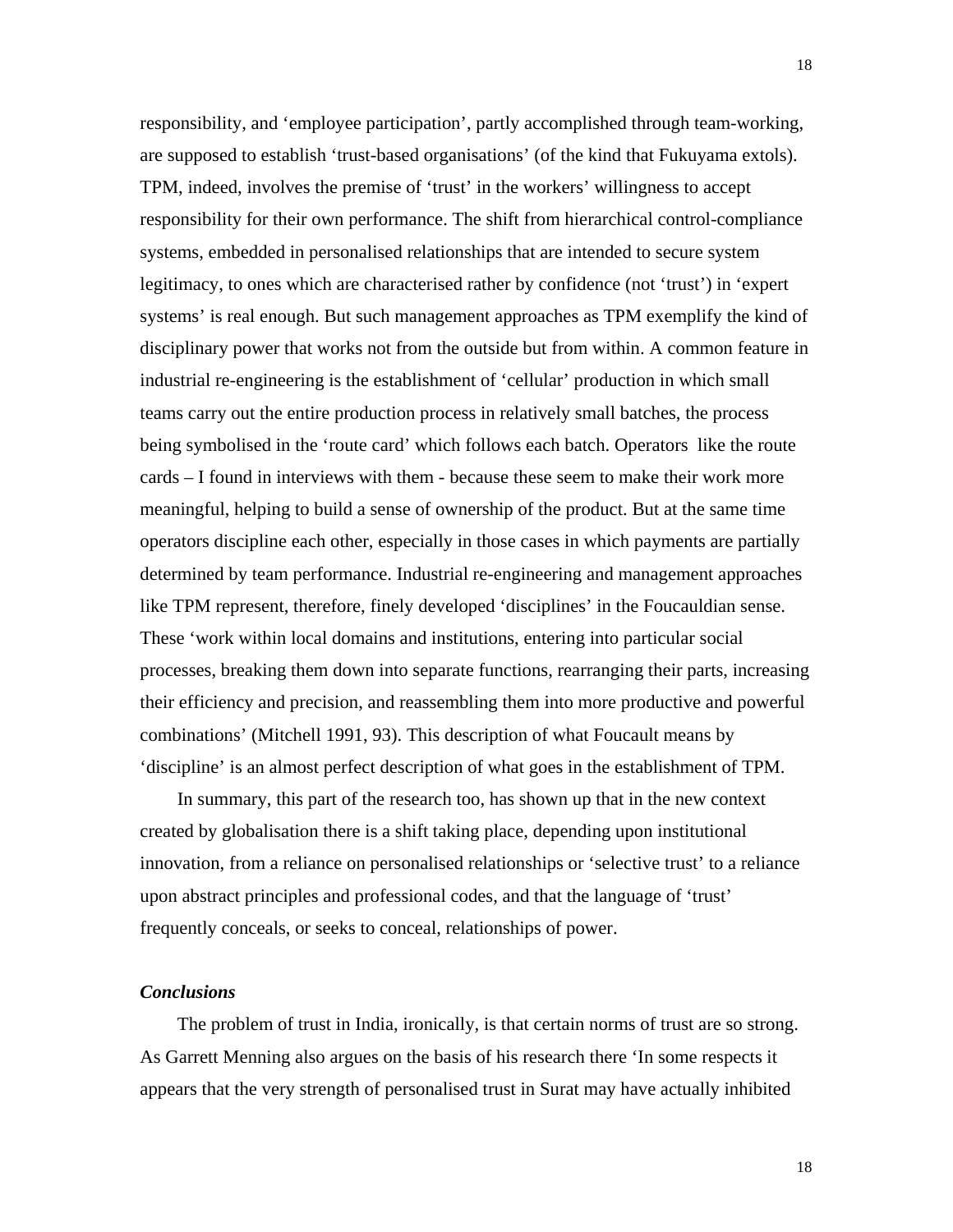the development of other types' (1997, 63). The kind of trust that is strong is what I have called 'selective trust', amongst groups of people within specific social networks. Such selective trust has made possible the development of great business enterprises, as Rudner has shown so well, with regard to the Nattukottai Chettiars. Selective trust has to be relied upon when institutionalised sanctions and incentives are weak, as they are in India (and in China, as Kipnis has argued: 1997). But the weakness of the latter – the fact that the enforcement of laws is so poor in India – also has to do with the strength of selective trust. This is reflected now in the problems of corporate governance. At the centre of these is 'the culture of compliance', a boardroom culture shaped by traditions of deference and promoter/management control of boards – a culture which is very resistant to external scrutiny. Business families have not liked to trust outsiders, but have always sought to retain control within a tight circle of kin. They have resisted the claims of what M V Subbiah referred to at the CII Conclave as 'explicitly stated principles and ethical norms'; but then the lack of consistently applied principles in the external environment justifies or leads to reliance on selective trust. There is a kind of a vicious circle in operation. Institutionalised sanctions and incentives are weak because of the weakness of generalised morality in Indian society. The problem of business management in India in the context of economic globalisation is that of bringing about a change in the institutional framework and in business behaviour, but in a context in which these changes confront the culture of 'selective trust'. Change is taking place now, but only against the resistance that derives from the strength of 'selective trust'.

 This conclusion bears out a part of Fukuyama's argument. The account that I have given of the problems of trust in Indian business confirms that heavy reliance on 'specific' or 'selective trust' developed within personal networks, often groups of family and kin or caste, has become a constraint on industrial growth, much as Fukuyama suggests that it has in Chinese societies, or in France and Italy. His argument, however, relies on a essentialist view of culture and his analysis of trust is in terms of the moral dispositions of a community. My account rather shows up the interplay of habits of thought and practice (which is what the idea of 'culture' entails) with formal institutions (defined, conventionally, as 'rules, norms and conventions' – in this case those that regulate economic activity). This is comparable with Kipnis's argument (1997) that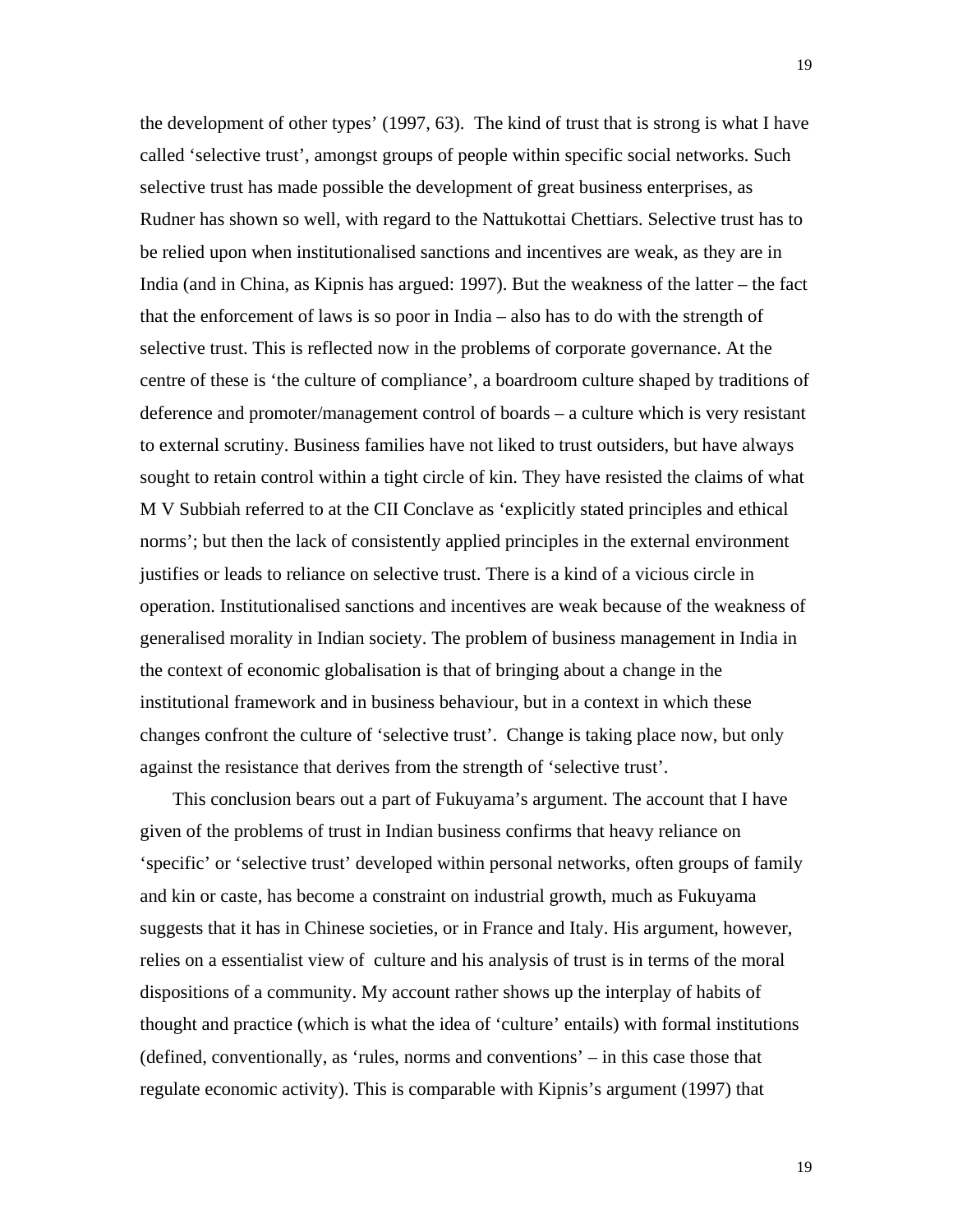*guanxi*, in contemporary China, is to be understood neither as some kind of Confucian cultural essence, nor as simply a practical adaptation to communist socio-economic structures, but rather as cultural *practice* – or peoples' responses to changing situations, which are underlain by common 'habits' of thought. These arguments represent 'culture' as, in a sense, an arena of contention where different groups of actors bring different definitions and understandings to bear. In common with Moore (1994), in his exchanges with Platteau (1994), and *contra* Fukuyama, I suggest not that culture is unimportant, but that the establishment of formal institutional frameworks can bring about – and have historically brought about, quite clearly - changes in 'habits of thought and practice'. Further, I have shown that confidence in institutions can reduce, though never perhaps entirely eliminate, the need to 'trust' in others' dispositions – which leads to the conclusion that Fukuyama's emphasis on 'the moral dispositions of the community' is misplaced.

 My analysis has shown very clearly that the language of 'trust' frequently conceals relationships of power like those that obtain both within and between firms. As Neera Chandhoke (2000) has put it 'in Fukyama's thesis there is absolutely no mention of a commodity called power'. We may compare, for example, Clegg , Higgins and Spybey's views on Japanese industrial organization with those of Fukuyama. They concentrate 'rather more on the institutional frame and rather less on the allegedly causal role of a unique culture' (1990, 36); and they show that there is very little historical justification for the view that Japan has a consensual national culture. The kind of consensus which has sometimes been claimed as characterising industrial relations depends upon power relationships established in the post-war period. It is clear, I think, that much of the current emphasis on the importance of trust in the organization of economic activity serves ideological purposes, whether this be to argue, implicitly or explicitly, against the need for state intervention and regulation, or to represent a 'soft' view of capitalism in which class divisions are air-brushed away.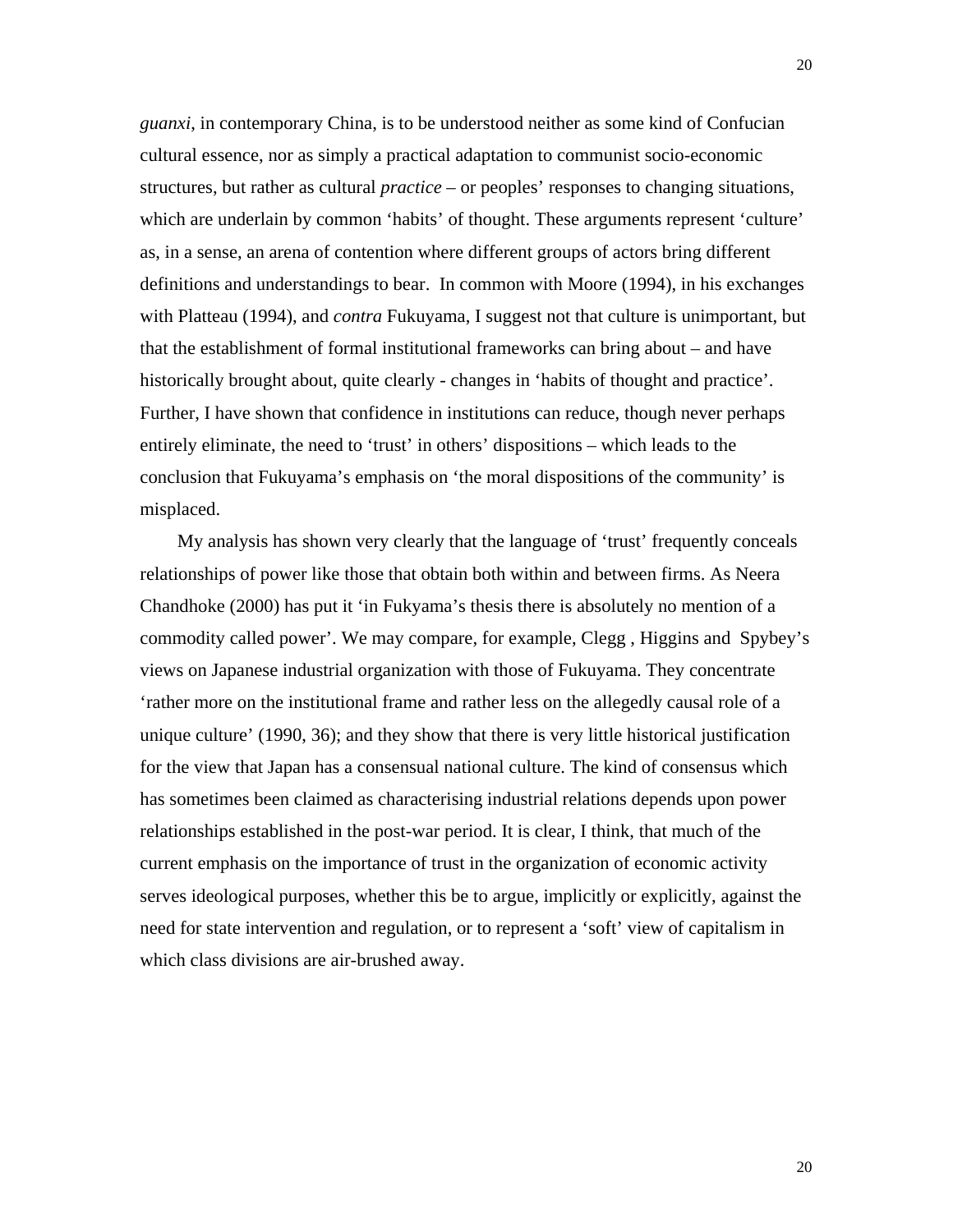#### **REFERENCES**

Awasthi, D 1997 ' The Brass Parts and Components Industry Cluster in Jamnagar', mimeo, Indian Institute of Management Ahmedabad

Bachman, R 1998 'Trust – Conceptual Aspects of Complex Phenomenon' , in C Lane and R Bachman, eds. *Trust Within And Between Organizations*. Oxford: OUP

Banaji, J 2001 'Corporate Governance and the Indian Private Sector: A Report', Queen Elizabeth House, University of Oxford

Banerjee, N and M Nihila 1999 'Business Organization in the Leather Industries of Calcutta and Chennai', in, A K Bagdhi, ed, *Economy and Organization: Indian Institutions Under the Neo-Liberal Regime*. Delhi etc: Sage Publications

Bardhan, P 1998 *The Political Economy of Development in India* (Second Edition) Delhi: Oxford University Press

Basant, R 1995 'The Diesel Engine Industry Cluster in Rajkot', mimeo, Indian Institute of Management Ahmedabad

Bradach, J and Eccles, R 1989 'Price, authority and trust: from ideal types to plural forms', *Annual Review of Sociology*, pp 97-118

Clegg, S, Higgins and Spybey, T 1990 ' "Post-Confucianism", Social Democracy and Economic Culture', in , S Clegg and S Redding, eds., *Capitalism in Contrasting Cultures*. The Hague: Martinus Njehof

Chandhoke, N 2000 'Misappropriating "trust"', *The Hindu* (Chennai) October 17 2000

Cohen, A 1974 *Tradition, Change and Conflict in Indian Family Business*. The Hague: Mouton

Dasgupta, P 1988 ' Trust as a commodity', in D Gambetta, ed, *Trust: making and breaking cooperative relations*. Oxford: Blackwell

Fukuyama, F 1995 *Trust: the social virtues and the creation of prosperity*. London: Penguin Books

Gambetta, D, ed 1988 *Trust: making and breaking cooperative relations*. Oxford: Blackwell

Giddens, A 1991 *The Consequences of Modernity*. Cambridge: Polity Press

Hart, K 1988 'Kinship, Contract and Trust: the Economic Organization of Migrants in an African City Slum', in D Gambetta, ed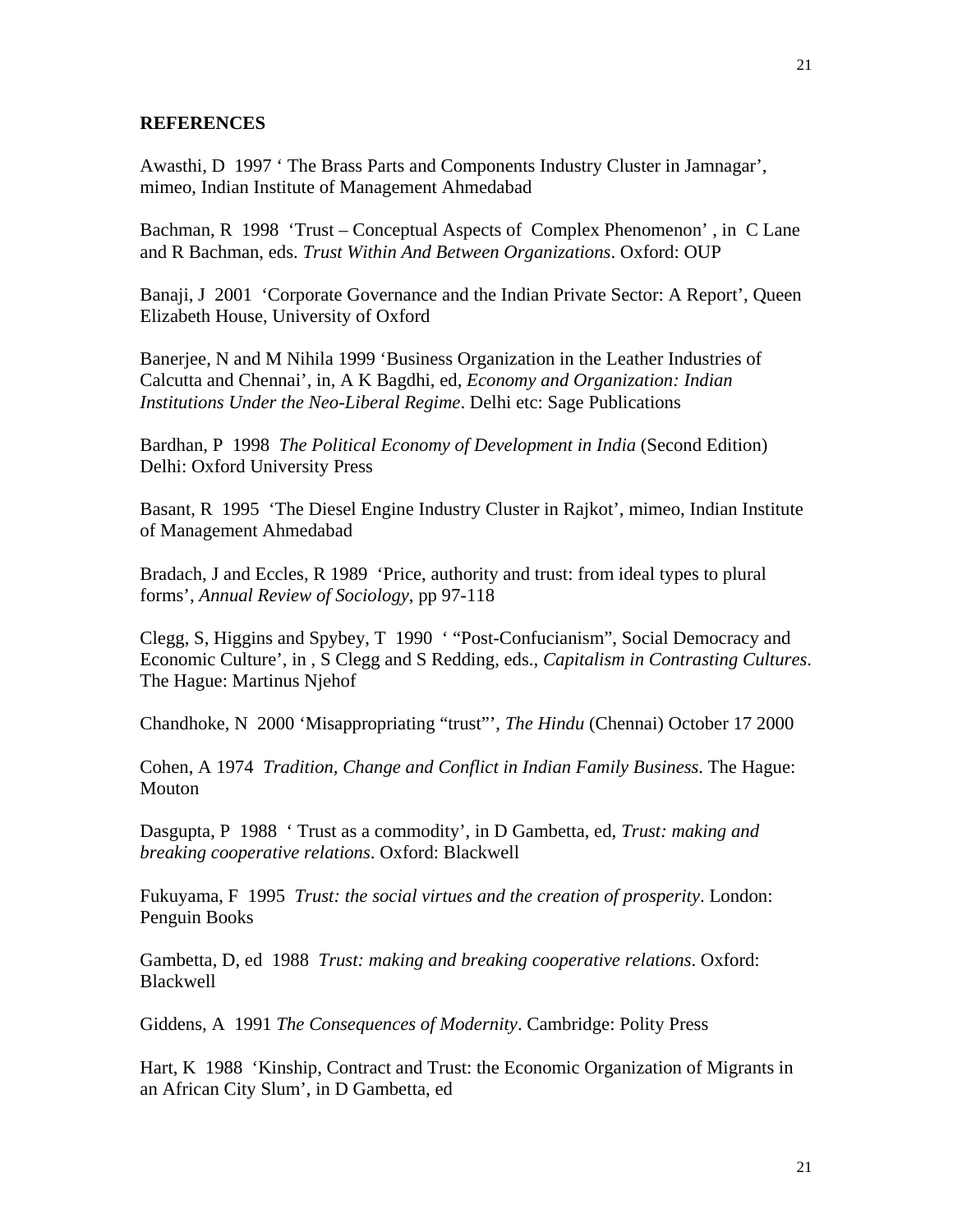Humphrey, J, Kaplinsky, R and Saraph, P V 1997 *Corporate Restructuring: Crompton Greaves and the Challenge of Globalisation.* New Delhi etc: Response Books

Humphrey, J and Schmitz, H 1996 *Trust and Economic Development*. IDS Discussion Paper 355, Institute of Development Studies, University of Sussex

Kipnis, A 1997 *Producing Guanxi: sentiment, self and sub-culture in a North China village*. Durham, NC: Duke University Press

Knorringa, P 1996 *Economics of Collaboration*. Delhi, etc: Sage Publications

Lane, C and Bachman, R, eds 1998 *Trust Within and Between Organizations*. Oxford: OUP

Luhmann, T 1988 'Familiarity, Confidence and Trust: Problems, and Alternatives', in, D Gambetta, ed

MacKenzie, D 2003 'Empty Cookie Jar', *London Review of Books* vol 25, no 10,22 May 2003, pps 6-9

Menning, G 1997 'Trust, Entrepreneurship and Development in Surat City, India', *Ethnos*, 61, 1-2, 59-90

Mines, M 1994 *Public Faces, Private Voices: Community and Individuality in South India*. Cambridge: Cambridge University Press

Misztal, B 1996 *Trust in Modern Societies*. Cambridge: Polity Press

Mitchell, T 1991 'The limits of the state: beyond statist approaches and their critics', *American Political Science Review*, 85, 77-96

Moore, M 1994 'How difficult is it to construct market relations?', *Journal of Development Studies*, 30, 4 818-30

Moore, M 1999 'Truth, Trust and Market Transaction: What Do We Know?', *Journal of Development Studies*, 36, 1 74-88

Platteau, J-P 1994 'Behind the Market Stage Where real Societies Exist', *Journal of Development Studies*, 30, 3, 533-77 (Part 1); and 30, 4, 753-817

Ring, P and van den Ven, A 1994 'Developmental processes of cooperative interorganizational relationships', *Academy of Management Review*, 19, 90-118

Rudner, D 1994 *Caste and Capitalism in Colonial India: The Nattukottai Chettiars*. Berkeley: University of California Press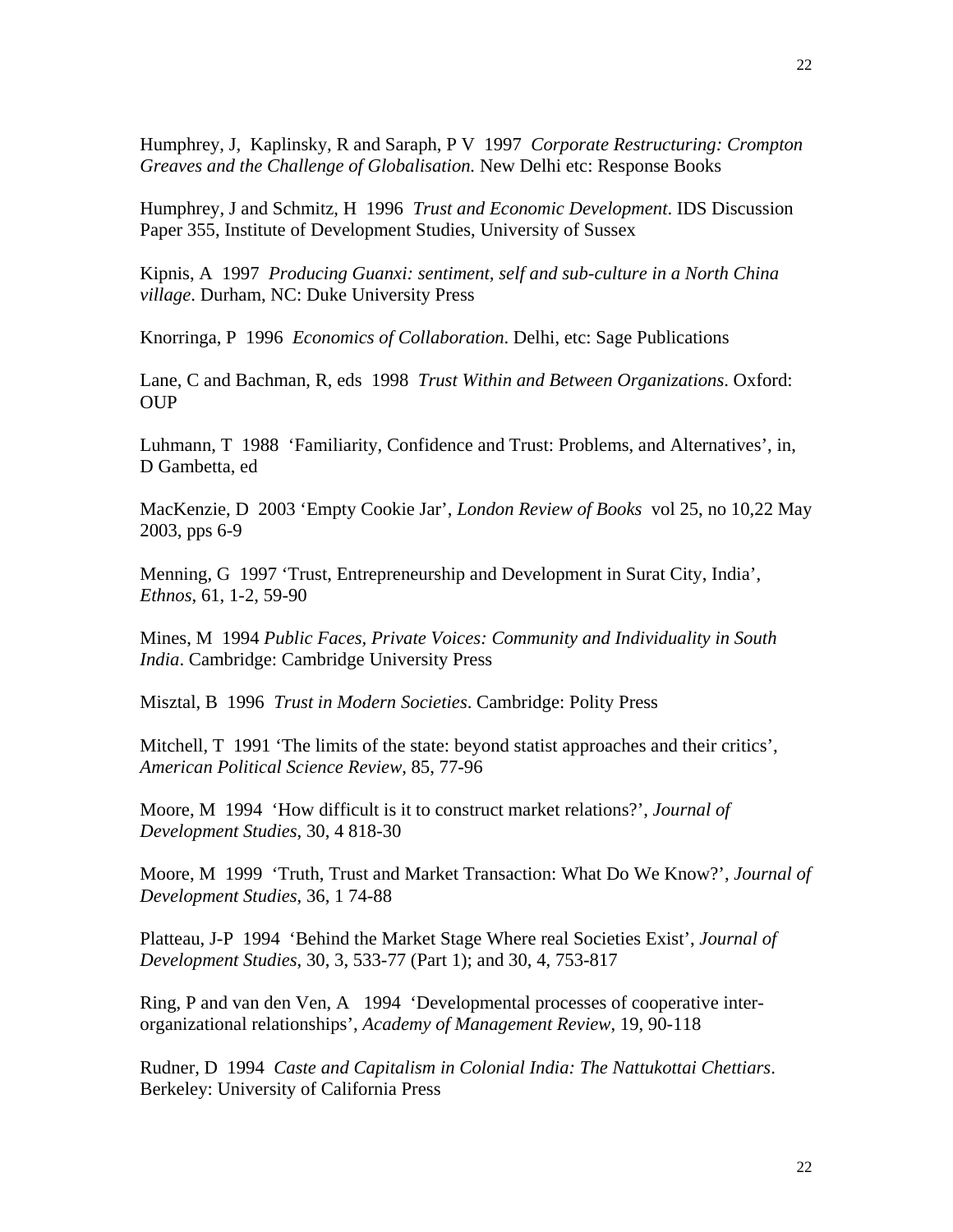Saberwal, S 1996 *The Roots of Crisis: Interpreting Contemporary Indian Society*. Delhi: Oxford University Press

Sayer, A 2001 'For a Critical Cultural Political Economy', *Antipode*, 687-708

Seligman, A 1997 *The Problem of Trust*. Princeton, NJ: Princeton University Press

Schmitz, H 1995 'Collective efficiency: growth path for small-scale industry', *Journal of Development Studies*, 31, 4, 529-566

Singer, M 1972 *When A Great Tradition Modernizes*. New York: Praeger

Smart, A 1993 'Gifts, Bribes and *Guanxi*: a reconsideration of Bourdieu's social capital', *Cultural Anthropology*, 8, 3 pps 388-408

Smith, K, Carroll, S and Ashford, S 1995 'Intra- and inter-organizational cooperation: towards a research agenda', *Academy of Management Journal*, 38, 1, 7-23

Tilly, C 1999 'Welcome to the Seventeenth Century', mss Columbia University 27 August 1999

Whitley, R 1999 *Divergent Capitalisms: the social structuring and change of business systems*. New York: Clarendon Press

Wolf, M 2002 'A manager's real responsibility', *Financial Times* 30 January 2002

Zucker, L 1986 'Production of Trust: Institutional Sources of Economic Structure, 1840- 1920', *Research in Organizational Behaviour*, Vol 8, 53-111

#### **NOTES**

 $\overline{\phantom{a}}$ 

*Acknowledgements*: I am grateful to Professor Anil Gupta at the Indian Institute of Management, Ahmedabad, to Professor Rakesh Basant, and to Professor Jahar Saha, the Director of IIMA; to Dr V K Natraj, the Director of the Madras Institute of Development Studies, and Professor K Nagaraj at MIDS for encouraging and facilitating this research. I am further grateful to N Ram, Editor of *Frontline* in Chennai for his help and support, and to Mick Moore, Richard Palmer-Jones and Barbara Harriss-White for encouragement at a point when I greatly needed it. My friend and colleague at the LSE, Chris Fuller, has been a supportive critic, as always. I have benefited considerably from the comments of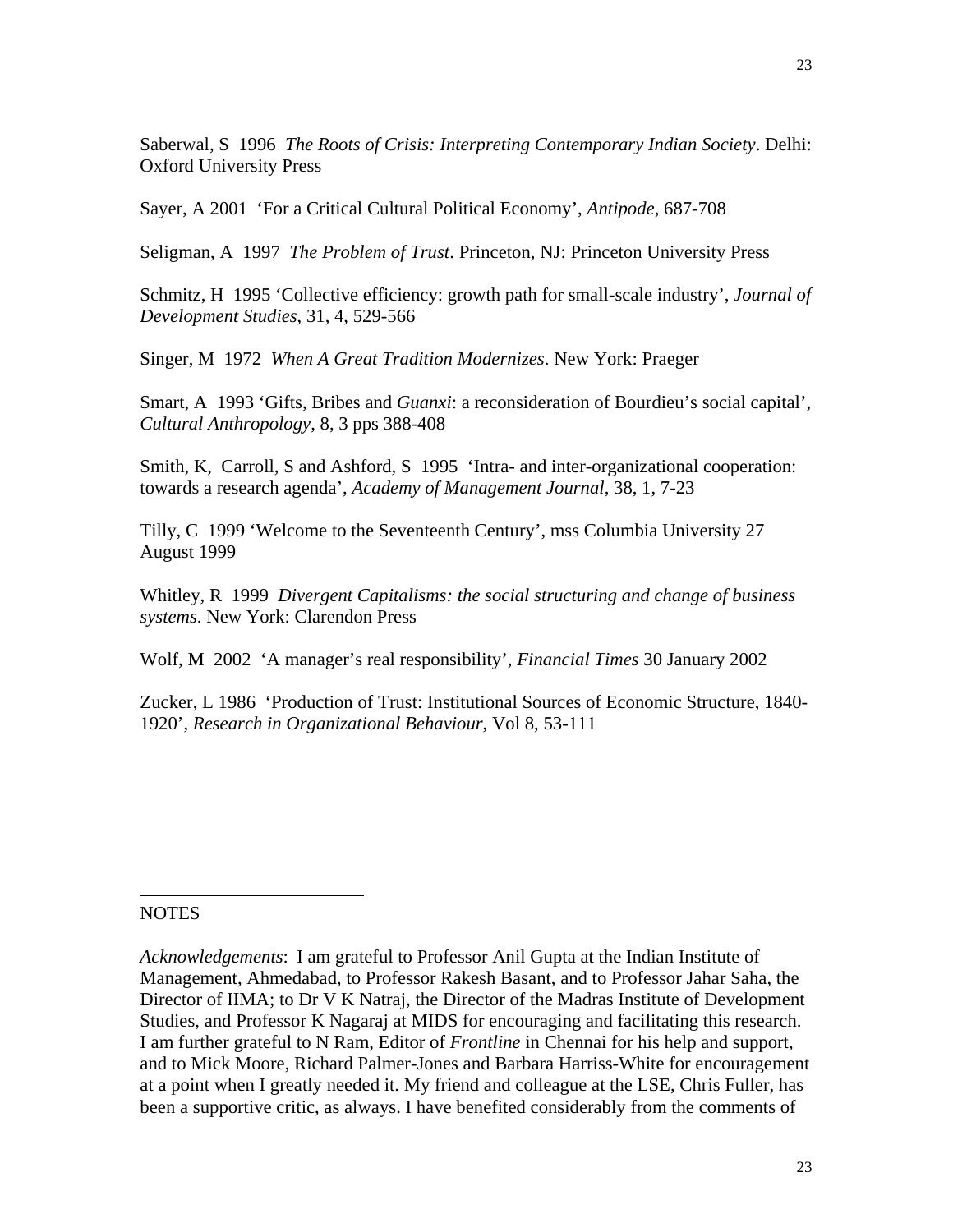participants at seminars in Oxford, at SOAS and in Edinburgh, organised respectively by Nandini Gooptu, David Mosse and Roger Jeffery. The research on which this paper is based was funded by the Economic and Social Research Council; and the comments of the Council's anonymous referees have been helpful in its preparation, as have those of two anonymous reviewers for the JRAI.

 $<sup>1</sup>$  This statement is clearly not the same as but has seemed to reinforce Kenneth Arrow's</sup> view that economic backwardness is intrinsically associated with the lack of trust because in these circumstances economic activities attract high transactions costs, or do not occur at all - and consequently that 'Trust is emerging as the new "missing factor" that explains why some countries or regions develop rapidly and others lag behind' (Humphrey and Schmitz 1996, 32).

<sup>2</sup> There is valuable discussion of 'soft capitalism' in Sayer's essay 'For A Critical Cultural Political Economy' (2001)

 $3\,$  I am grateful to Dr Tony Good in Edinburgh for pushing me on this.

 $\overline{\phantom{a}}$ 

<sup>4</sup> See Wolf 2002. There is another possible interpretation of the Enron affair, which is that it has been found so enormously challenging because it shows up the need for much stronger regulation of corporate activity, in a liberal ideological context in which heavy emphasis is placed on the desirability of the freedom of action of business people.

<sup>5</sup> This follows Moore 1999, building in part on Zucker 1986. But see also distinctions made by Gambetta (1988) between 'belief' and 'motive' as sources of trust; and by Dasgupta (1988) between 'dispositions' and 'circumstances'. Note that one of the implications of the distinction between 'character assessment' and 'incentive assessment' is that those surveys in which the attempt is made to measure 'the amount of trust around here' probably confuse and muddle together two rather different ideas.

<sup>6</sup> It is the existence of high levels of 'selective trust' which is shown in existing anthropological research on Indian businessmen: see especially Rudner (1994)

<sup>7</sup> There are many sources in the business literature on the increased importance of trust in contemporary business organization. See for example Ring and Van den Van 1994; Smith, Carroll and Ashford 1995; and Wolf 2002.

<sup>8</sup> The 'industrial district model' is discussed, for example, by Hubert Schmitz (1995)

<sup>9</sup> These observations taken from unpublished research by Basant (1995) and Awasthi (1997). Awasthi remarks: 'despite networks, proximity and shared issues, the overall interaction among factory owners is rather low'. This was exactly what was said at meetings which I attended, convened by UNIDO, for owners of pharmaceutical companies in Ahmedabad. .

 $10$  Compare Banerjee and Nihila on inter-firm relations in the leather industries that they studied. The networks between large and smaller firms are effective, they conclude 'only because between the two sets of firms there are relations of hierarchy' (1999, 168).<br><sup>11</sup> H P Nanda, the founder of Escorts – a major Indian engineering company – write

11 H P Nanda, the founder of Escorts – a major Indian engineering company – writes in his autobiography (*The Days Of My Years*. Delhi: Penguin) about how in the early days the company was able drastically to reduce its needs of working capital because of 45 days credit it was given by its smaller suppliers.

 $12$  My studies were of electrical engineering companies - a Tata group plant in Gandhinagar, Gujarat; and a now multinational-owned plant in Chennai.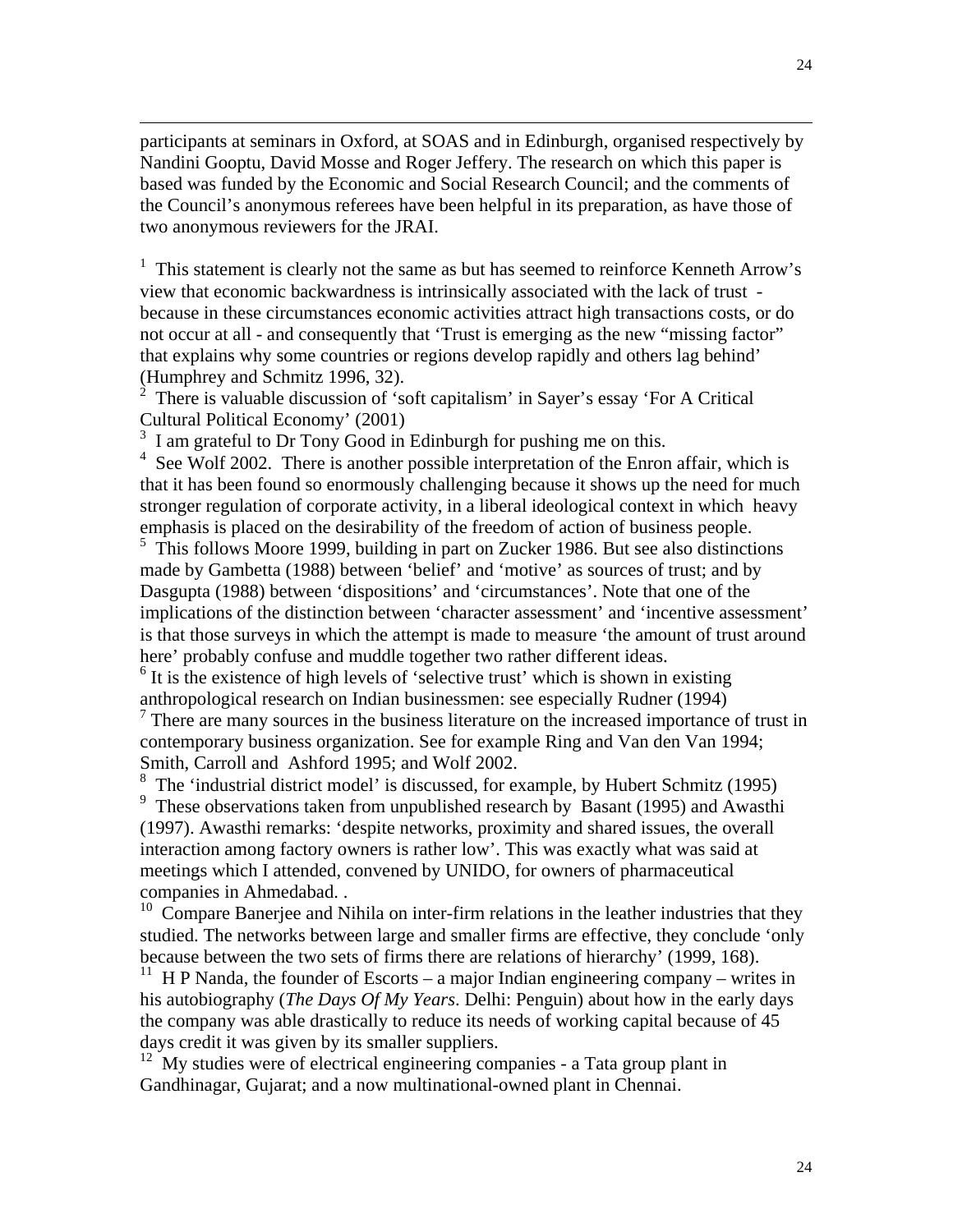$13$  This point is confirmed in Humphrey, Kaplinsky and Saraph's detailed studies (1997) of the new vendor relationships established by Crompton Greaves Limited ; and in S. Mustafi's study of buyer-supplier relationships in the tractor industry (dissertation, Indian Institute of Management Ahmedabad: 1998)

This meaning of 'trust' in the everyday language of businessmen was confirmed by one of the Edinburgh businessmen who took part in a seminar on 'Corporate Governance in India' held in the University of Edinburgh in May 2003.

<sup>15</sup> Data given in Bardhan 1998, Table VIII, show that the public sector still accounted for 60 per cent of corporate assets in 1996, and that the top 50 Indian business houses controlled 44 per cent of private sector assets. Comparative data on the concentration of assets in different economies is hard to obtain, but it seems likely that the private sector of Indian business is rather highly concentrated when the links between distinct firms within the major business 'houses' are taken into account.

<sup>16</sup> These data are taken from *The Economic Times* list of the Top 500 Indian Companies (by market capitalisation) for 1999.

These attempts on the part of some family businessmen to set their own house in order represent one particular continuation of the debates about corporate governance in the country that were stimulated by the Cadbury Report – the report on corporate governance in the UK by Sir Adrian Cadbury – which has been addressed in meetings and conferences by the CII from 1996. As Jairus Banaji has said 'corporate governance is at the heart of the drama of liberalisation' (2001, 5)

<sup>18</sup> Even the biggest and most successful Indian business houses have experienced major problems because of tensions especially between siblings. It is a public secret that the TVS Group, the biggest based in Chennai, was divided between two factions, the members of which scarcely spoke to each other for twenty years, until a recent rapprochement occasioned by a shared concern about the abilities of TVS firms to be globally competitive.<br> $^{19}$  One of the great  $Cl$ 

19 One of the great Chennai business houses, Amalgamations, remains largely private. In 1999-2000 the group as a whole, which includes 37 companies, only three of them listed on the stock exchange, had a turnover of Rs3000 crores (around 7000M dollars). The companies are owned through an elaborate set of cross-holdings, by a holding company in which there are only five shares, belonging to the wife (now deceased) and the four children of the founder of the group. In circumstances like these there is little pressure for transparency. See *Business World* for 28 February 2000 for an account of the Amalgamations Group. The structure of cross-holdings, and their effects, closely resembles what is described as 'the pyramids' in East Asian family business holdings (see *The Economist* 7 April 2001). The complex chains of control that still exist in many big family business groups in India, as well, make for a lack of transparency. This is one of the aspects of corporate governance which may discourage foreign investors – though it is curious, to say the least, that it has not apparently done so in China.

 $20$  See Cohen 1974, for an analysis of this nexus of factors in Indian big business in the 1960s. In many ways family and kinship organisation, and the organisation of businesses in India, resemble those of China and Korea, rather than those of Japan, as these are described by Fukuyama (1995, chapters 8,9,12 and 15). China and Korea, he says, are 'low trust, family-oriented societies with weak intermediate organizations [between